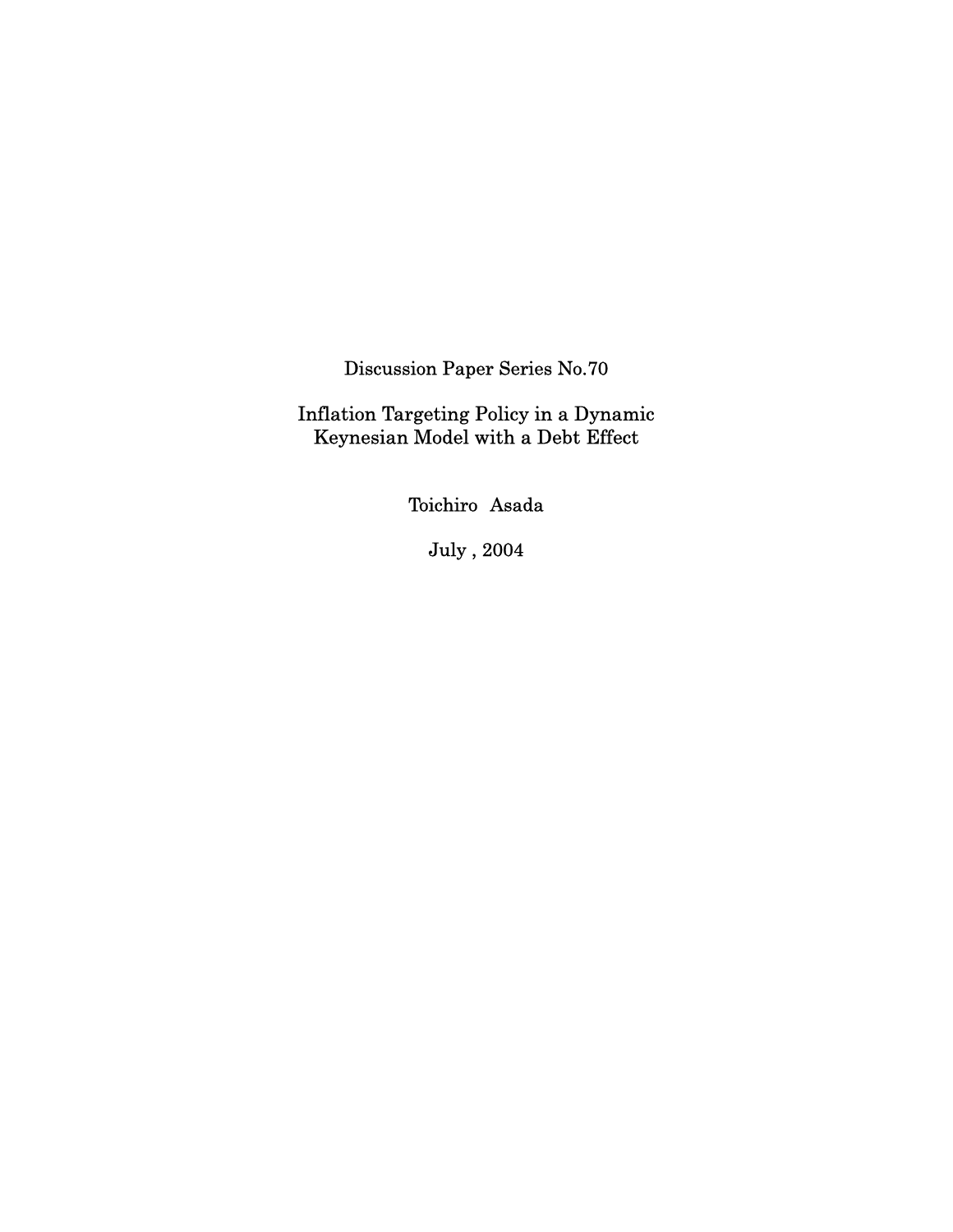# Inflation Targeting Policy in a Dynamic Keynesian Model with a Debt Effect

 Toichiro Asada Faculty of Economics, Chuo University 742-1 Higashinakano, Hachioji, Tokyo 192-0393, Japan E-mail : [asada@tamacc.chuo-u.ac.jp](mailto:asada@tamacc.chuo-u.ac.jp)

July 2004

## Abstract

In this paper, we investigate the macroeconomic impact of the inflation targeting policy by using the analytical framework of a dynamic Keynesian model with a debt effect. We show that the monetary authority can stabilize an unstable economy by carrying out the sufficiently credible inflation targeting policy even in case of the liquidity trap, as long as the destabilizing Fisher debt effect is not extremely strong. We also show the existence of the cyclical fluctuation at some range of the parameter values by using the Hopf bifurcation theorem, and we provide some numerical examples which support our analysis.

Key words : inflation targeting policy, dynamic Keynesian model, Fisher debt effect, Mundell effect, liquidity trap, credibility, Hopf bifurcation. JEL codes : E3, E4, E5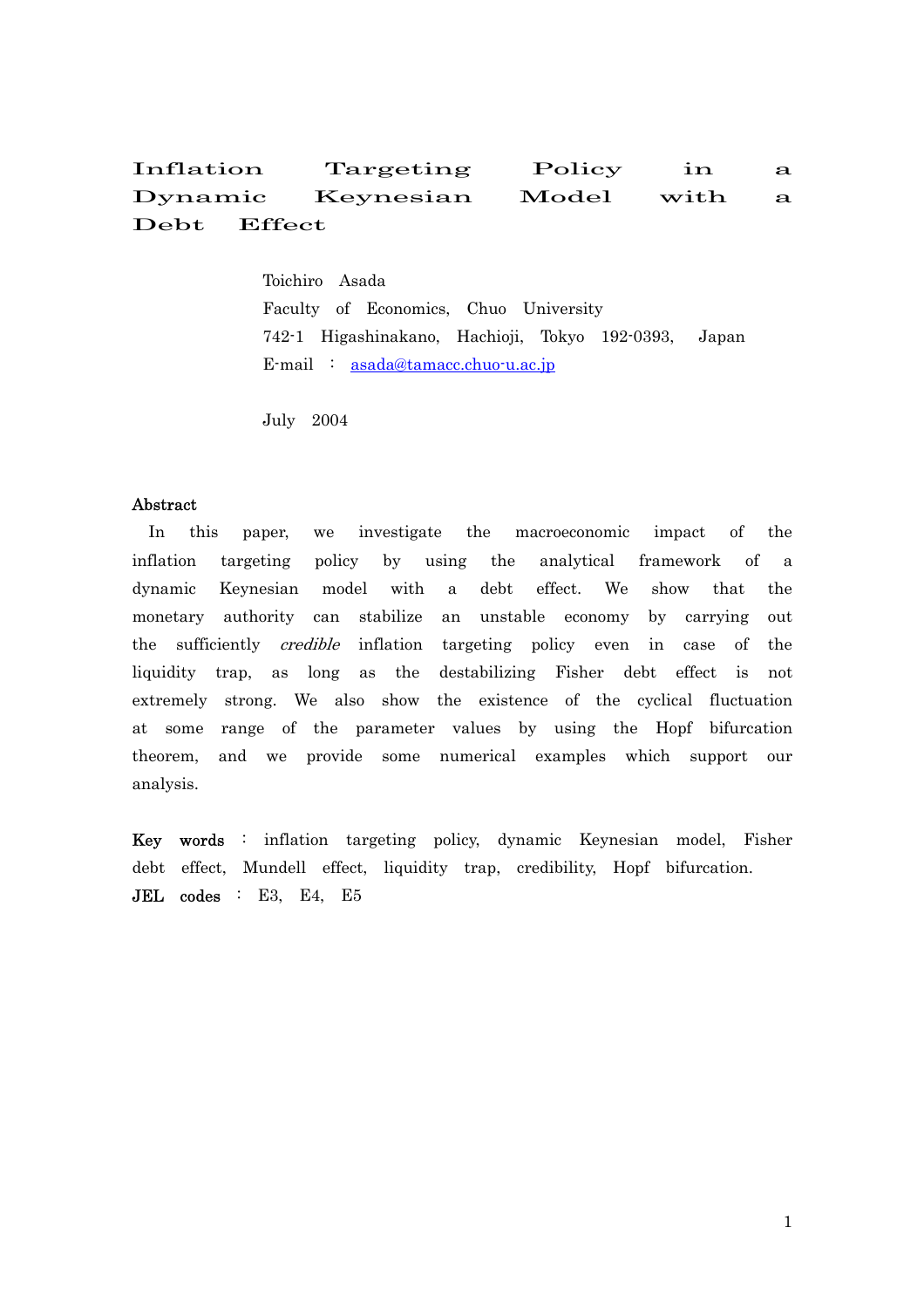#### 1 Introduction

In traditional textbook interpretation of the static Keynesian model, the monetary policy becomes ineffective in case of the 'liquidity trap' in which nominal rate of interest is stuck at its lower bound. If this is true, in the depressed Japanese economy in the late 1990s and the early 2000s, the monetary policy must be ineffective, because nominal rate of interest already fell to nearly zero. In contrast to this traditional view, however, Krugman(1998) constructed a formal model in which the 'inflation targeting policy' by the monetary authority is effective even in case of the liquidity trap. His paper had a practical purpose to present a policy recommendation to the Japanese central bankers. Although Japanese central bankers strongly opposed against the inflation targeting policy, this policy has been adopted by the central banks of several countries ( cf. Bernanke, Laubach, Mishkin and Posen(1999)), and recently this policy attracted attention of many economists in Japan and other countries partly due to the influence of Krugman's paper.

Krugman(1998)'s model is almost only existing formal model of the inflation targeting under liquidity trap, and his analytical framework is a microeconomically founded two period 'representative agent' approach, which presupposes the existence of a representative agent who tries to maximize the present value of the utility in period 1, conditional on the agent's expectation concerning the price level in period 2. The credibility or the believability of the central banker's behavior plays a crucial role for the effectiveness of the monetary policy in his model.

In this paper, we reconsider the macroeconomic impact of the inflation targeting policy by adopting another modeling strategy. Our analytical framework is a high dimensional dynamic Keynesian model with a debt effect, which was developed by Chiarella and Flaschel(2000), Chiarella, Flaschel, Groh and Semmler(2000), Chiarella, Flaschel and Semmler(2001), Asada, Chiarella, Flaschel and Franke(2003), and Asada(2004). As noted by Asada, Chiarella, Flaschel and Franke(2003), "macrodynamics must look for progress from at least two perspectives"(p. 334). One approach seeks, like Krugman(1998), solid microeconomic foundations which is based on the optimizing behavior of single agent (representative agent). Usually, this modeling strategy results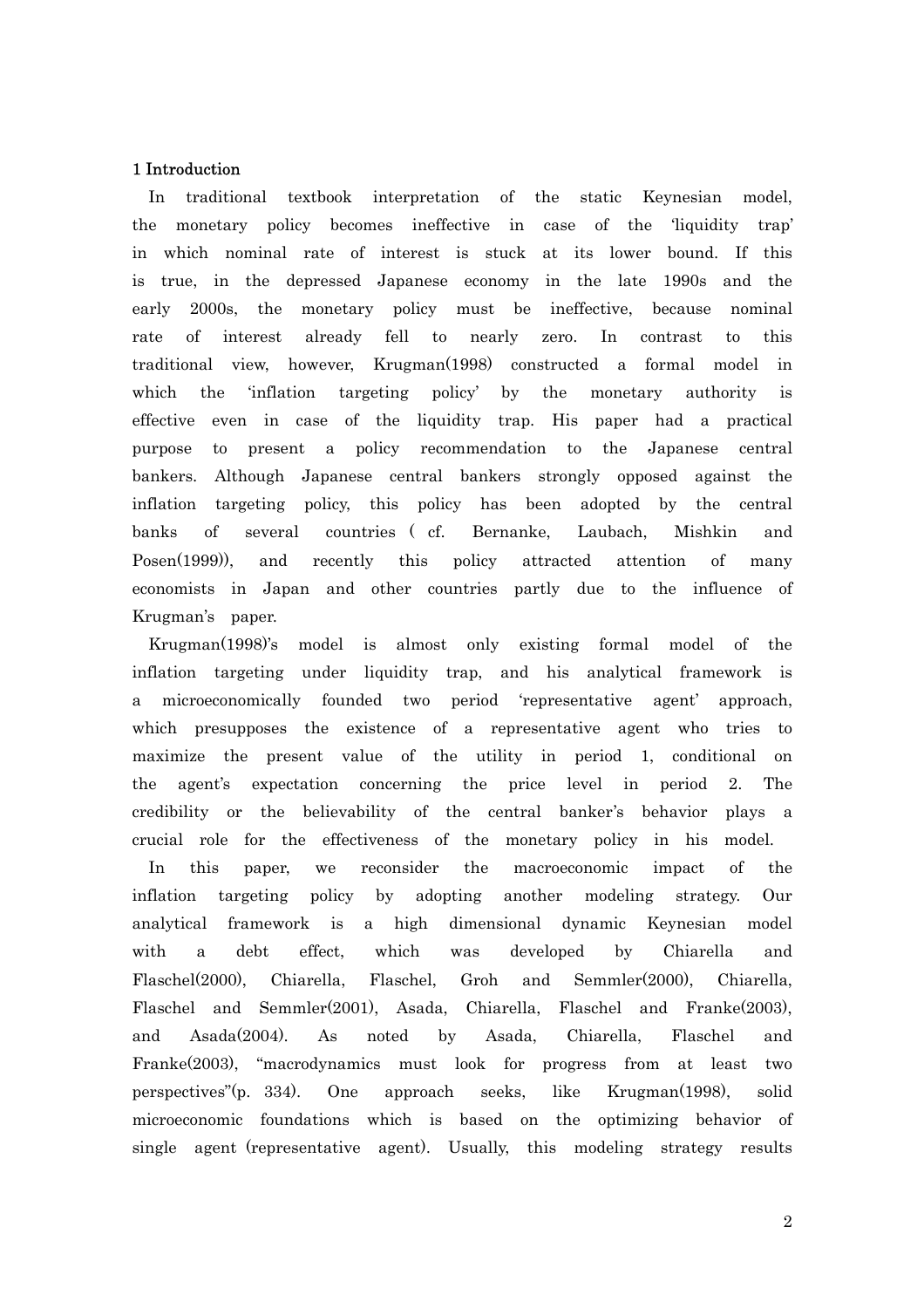in relatively small linear or loglinear models for reasons of tractability. On the other hand, another approach tries to provide a full picture of the economic interdependency by constructing high dimensional macrodynamic system. Usually this approach is not based on the explicit treatment of the optimizing behavior of agents, but, this does not necessarily mean that it contradicts the optimizing behaviors. In this paper, we adopt the latter modeling strategy to investigate the effect of the inflation targeting policy. Our model integrates the 'debt effect' on the investment expenditure which is due to Fisher(1933), Keynes(1936) and Minsky(1986) ( cf. Nasica(2000) ) into high dimensional Keynesian dynamic model which was developed by Chiarella, Flaschel and others. The merit of our approach is that we can make explicit some important stabilizing ( negative feedback ) and destabilizing ( positive feedback ) causal chains which are embedded in the dynamic process. We show that the monetary authority can stabilize an unstable economy by carrying out the sufficiently *credible* inflation targeting policy even in case of the liquidity trap, as long as the destabilizing Fisher debt effect is not extremely strong. We also show the existence of the cyclical fluctuation at some range of the parameter values.

This paper is organized as follows. In section 2, our basic dynamic Keynesian model with a debt effect is constructed. The model is reduced to a system of five dimensional nonlinear differential equations. In section 3, the nature of the long run equilibrium solution is considered. In section 4, we investigate the local stability / instability of the long run equilibrium by using the Routh-Hurwitz criteria, and then detect the condition for the existence of the cyclical fluctuation by using the Hopf bifurcation theorem. In section 5, we provide some numerical examples which support our analysis. In section 6, the economic interpretation of the main analytical results are provided. The proofs of the main propositions are contained in the appendices.

## 2. Formulation of the model

Our model consists of the following system of equations, where a dot over a symbol denotes the derivative with respect to time.

$$
\dot{d} = \phi(g(\beta y, \rho - \pi^e, d)) - s_f(\beta y - i(\rho, d)d) - \{g(\beta y, \rho - \pi^e, d) + \pi\}d
$$
 (1)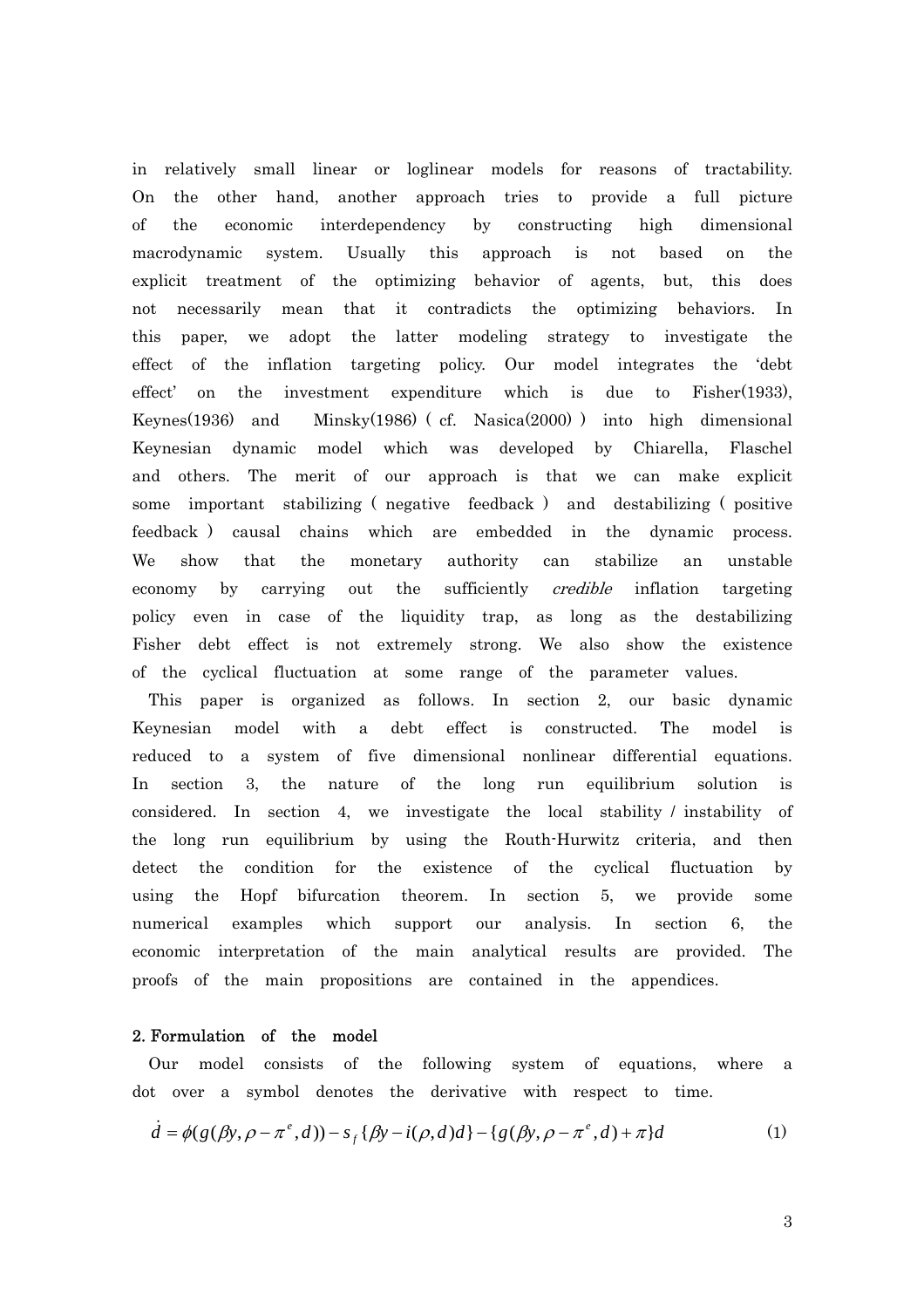$$
\dot{y} = \alpha[\phi(g(\beta y, \rho - \pi^e, d)) + (1 - s_f) \{\rho v + i(\rho, d)d\} - \{s_f + (1 - s_f)s_r\} \beta y] \; ; \alpha > 0 \quad (2)
$$

$$
\dot{e}/e = \dot{y}/y + g(\beta y, \rho - \pi^e, d) - n
$$
 (3)

$$
\dot{m}/m = \mu - \pi - g(\beta y, \rho - \pi^e, d)
$$
\n(4)

$$
\dot{\pi}^e = \gamma \{ \theta(\mu_0 - n - \pi^e) + (1 - \theta)(\pi - \pi^e) \} \quad ; \quad \gamma > 0, \quad 0 \le \theta \le 1 \tag{5}
$$

$$
\pi = \varepsilon (e - \overline{e}) + \pi^e \quad ; \quad \varepsilon > 0 \tag{6}
$$

$$
\rho = \rho_0 + (h_1 y - m)/h_2 \equiv \rho(y, m) \quad ; \quad \rho_0 \ge 0, \quad h_1 > 0, \quad h_2 > 0 \tag{7}
$$

$$
\mu = \mu_0 + \delta(\mu_0 - n - \pi) \quad ; \quad \mu_0 > 0, \quad \delta \ge 0 \tag{8}
$$

The meanings of the symbols are as follows.  $d = D / pK =$  debt-capital ratio.  $y = Y/K =$  output-capital ratio, which is also called 'rate of capacity utilization'.  $D =$  nominal stock of firms' private debt.  $p =$  price level.  $K = \text{real}$  capital stock.  $Y = \text{real}$  output (real national income).  $g = K/K$  = rate of capital accumulation.  $\rho$  = nominal rate of interest of interest-bearing safe assets.  $i =$  nominal rate of interest which is applied to firms' private debt.  $\pi = \dot{p} / p =$  rate of price inflation.  $\pi^e$  = expected rate of price inflation.  $e = N/N^s$  = rate of employment = 1 – rate of unemployment (  $0 \le e \le 1$  ).  $N =$  labor employment.  $N^s =$  labor supply.  $n = N^{s}/N^{s}$  = growth rate of labor supply (natural rate of growth) = constant  $>0$ .  $m = M/pK =$  money-capital ratio.  $M =$  nominal money supply.  $\mu = M/M =$  growth rate of nominal money supply. The function  $\phi(g)$  is the adjustment cost function of investment which was introduced by Uzawa(1968) with the properties  $\phi'(g) \ge 1$  and  $\phi''(g) \ge 0$ . We shall explain the economic meanings of the parameters  $\alpha$ ,  $\gamma$ ,  $\theta$ ,  $\varepsilon$ ,  $h_1$ ,  $h_2$ ,  $\delta$ ,  $v$ ,  $s_f$ ,

and *s* later.

Next, we shall explain how these equations are derived. Dynamic law of the motion of private debt can be expressed as follows.

$$
\dot{D} = \phi(g) pK - s_f (rpK - iD)
$$
\n(9)

where  $r = P/K$  is the rate of profit (*P* is the real profit), and  $s_f \in (0,1]$  is the rate of internal retention of firms, which is assumed to be constant. For simplicity, we assume that there is no issues of new shares, and we neglect the repayment of the principal of debt.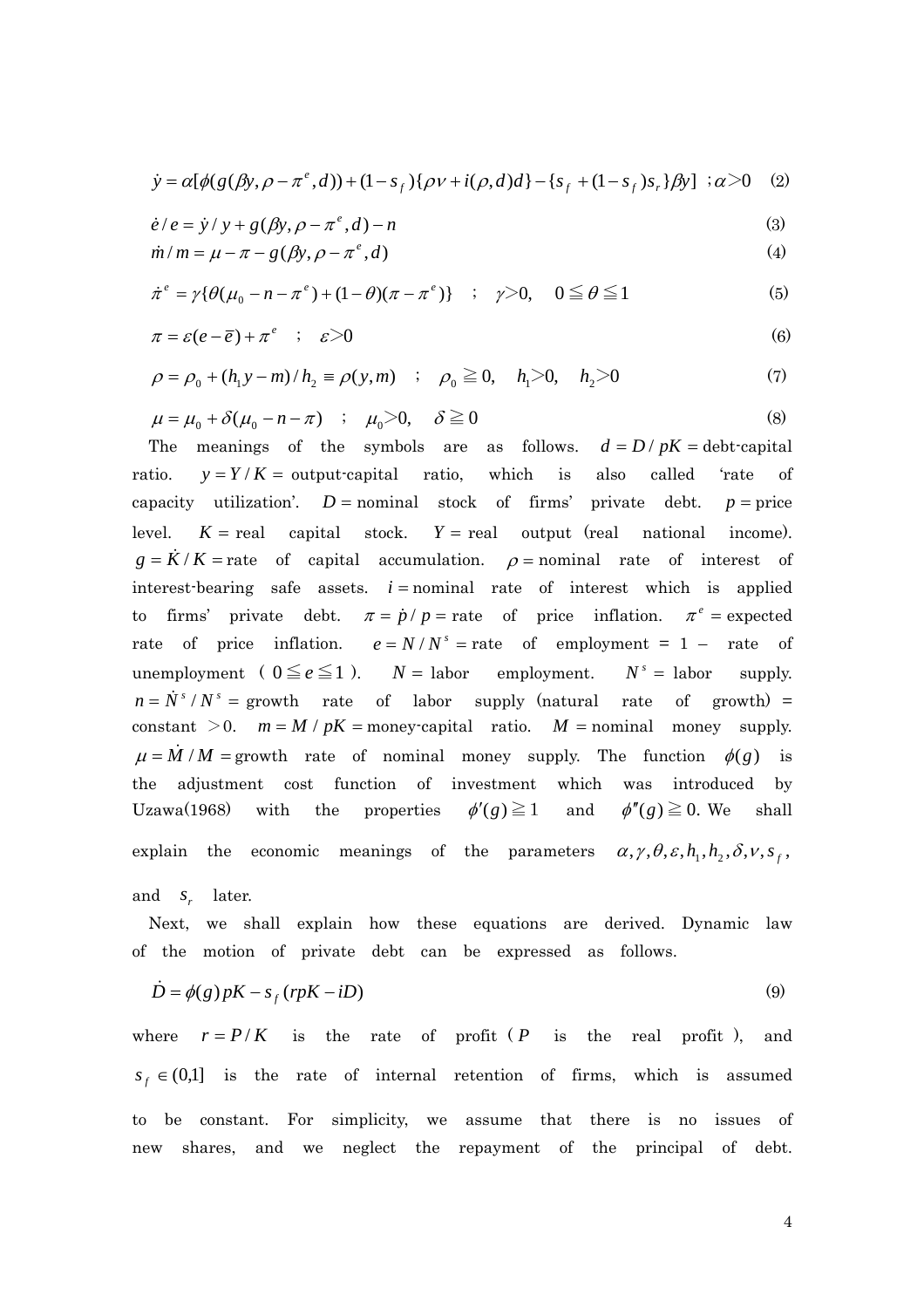Differentiating the definitional relationship  $d = D/(pK)$ , we have

$$
\dot{d}/d = \dot{D}/D - \dot{p}/p - \dot{K}/K = \dot{D}/D - \pi - g.
$$
\n(10)

Substituting Eq. (9) into Eq. (10), we obtain

$$
\dot{d} = \phi(g) - s_f (r - id) - (g + \pi)d. \tag{11}
$$

For the dynamic adjustment in the goods market, we assume the following Keynesian / Kaldorian quantity adjustment process(cf. Asada(1991)(2001)).

$$
\dot{y} = \alpha(c + h - y) \quad ; \quad c = C/K, \quad h = E/K \tag{12}
$$

where *C* is real consumption expenditure,  $E = \phi(g)K$  is real investment expenditure including adjustment cost, and  $\alpha$  is a positive parameter which represents the speed of adjustment in the goods market. For consumption expenditures, we shall assume as follows, which is a Kaleckian formulation of the two class economy (cf. Kalecki(1971)).

$$
C = C_w + C_r \tag{13}
$$

$$
C_w = W = Y - P \tag{14}
$$

$$
C_r = (1 - s_r)\{(1 - s_f)P + \rho(V/P) + i(D/P)\} \quad ; \quad s_r \in (0,1]
$$
 (15)

where  $C_w$ ,  $C_r$ , and *W* are workers' real consumption, capitalists' real consumption, and real wage income respectively, *V* is the nominal value of the interest-bearing safe assets, and  $s_r$  is the capitalists' propensity to save, which is assumed to be a constant. These equations imply the Kaleckian postulate that the workers do not save, while the capitalists save a part of their income.<sup>1</sup> Substituting equations  $(13)$ ,  $(14)$ , and  $(15)$  into Eq.  $(12)$ , we obtain the following expression. 2

$$
\dot{y} = \alpha[\phi(g) + (1 - s_r)\{\rho(V/pK) + id\} - \{s_f + (1 - s_f)s_r\}r]
$$
\n(16)

Furthermore, we assume the following relationships.  
\n
$$
i = \rho + \xi(d) \equiv i(\rho, d)
$$
;  $\xi(d) \ge 0$ ,  $i_d = \xi'(d) > 0$  for  $d > 0$ ,  
\n $i_d < 0$  for  $d < 0$  (17)

 $g = g(r, \rho - \pi^e, d)$  ;  $g_r = \frac{\partial g}{\partial r}$ ,  $\frac{\partial r}{\partial \rho}$ ,  $g_{\rho - \pi} = \frac{\partial g}{\partial (\rho - \pi^e)}$ ,  $g_{\rho - \pi}$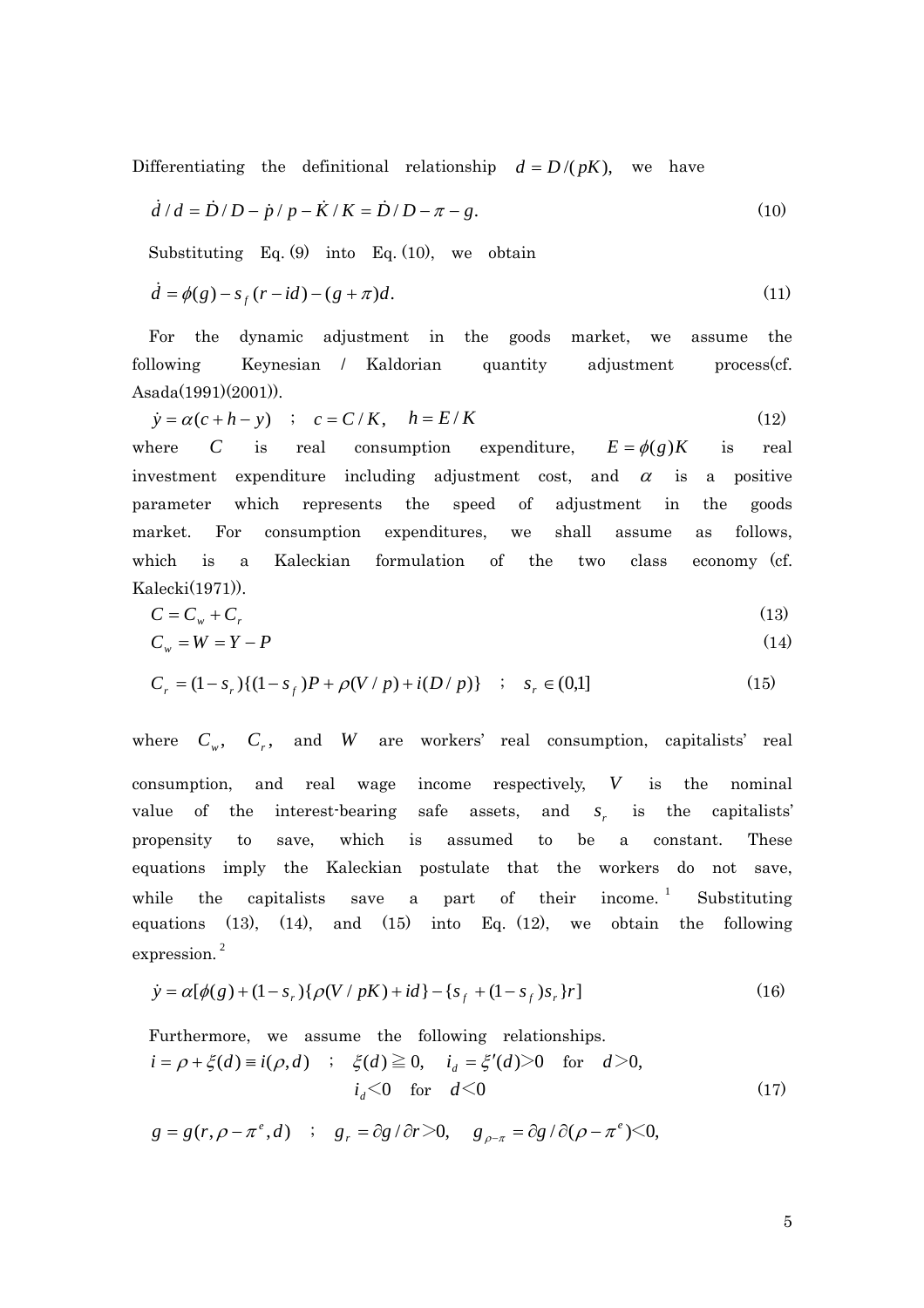$$
g_d = \partial g / \partial d \le 0 \tag{18}
$$

 $P/Y = \beta = \text{constant}, \quad 0 \leq \beta \leq 1$  (19)

 $V / pK = v =$  constant  $> 0$ (20)

Eq. (17) captures the fact that the rate of interest of the 'risky' asset *i* is greater than  $\rho$ , and the difference between them reflects the degree of risk. Eq. (18) is the investment function with Fisher debt effect. We can derive this type of investment function theoretically from the optimizing behavior of firms by using both of Uzawa(1969)'s hypothesis of increasing cost (Penrose effect) and Kalecki(1937)'s hypothesis of increasing risk of investment (cf. Asada(1999)(2001)).

We can interpret Eq. (19) as follows. By definition, we have  
\n
$$
p = z(wN/Y) = zw/a
$$
 ;  $z>1$  (21)

where *z* is the mark up and  $a = Y/N$  is average labor productivity. Therefore, we can express the share of profit in national income as the increasing function of the mark up, namely,

$$
\beta = P/Y = (Y - W)/Y = 1 - (W/Y) = 1 - \{(w/p)N/Y\} = 1 - (1/z). \tag{22}
$$

We assume that the mark up is a constant which reflects the 'degree of monopoly' in the sense of Kalecki(1971), so that  $\beta$  also becomes a constant. In this case, we have

$$
r = P/K = \beta Y/K = \beta y. \tag{24}
$$

Eq. (20) is merely the simplifying assumption to avoid the unnecessary complications.

Substituting equations  $(17)$ ,  $(18)$ ,  $(19)$ ,  $(20)$ , and  $(24)$  into equations  $(11)$ and  $(16)$ , we obtain equations  $(1)$  and  $(2)$ .

We can derive Eq. (3) as follows. By definition, we have

$$
N = \frac{(Y/K)K}{Y/N} = yK/a \tag{25}
$$

so that we also have

$$
e = N/N^s = yK/aN^s. \tag{26}
$$

We abstract from technical progress, so that we assume that the average labor productivity *a* is constant. In this case, differentiating Eq.  $(26)$ , we have the following equation, which is nothing but Eq.  $(3)$ .

$$
\dot{e}/e = \dot{y}/y + \dot{K}/K - \dot{N}^{s}/N^{s} = \dot{y}/y - g(\beta y, \rho - \pi^{e}, d) - n
$$
\nNext, differentiating the definitional equation  $m = M / pK$ , we have

$$
\dot{m}/m = \dot{M}/M - \dot{p}/p - \dot{K}/K = \mu - \pi - g(\beta y, \rho - \pi^e, d),
$$
\n(28)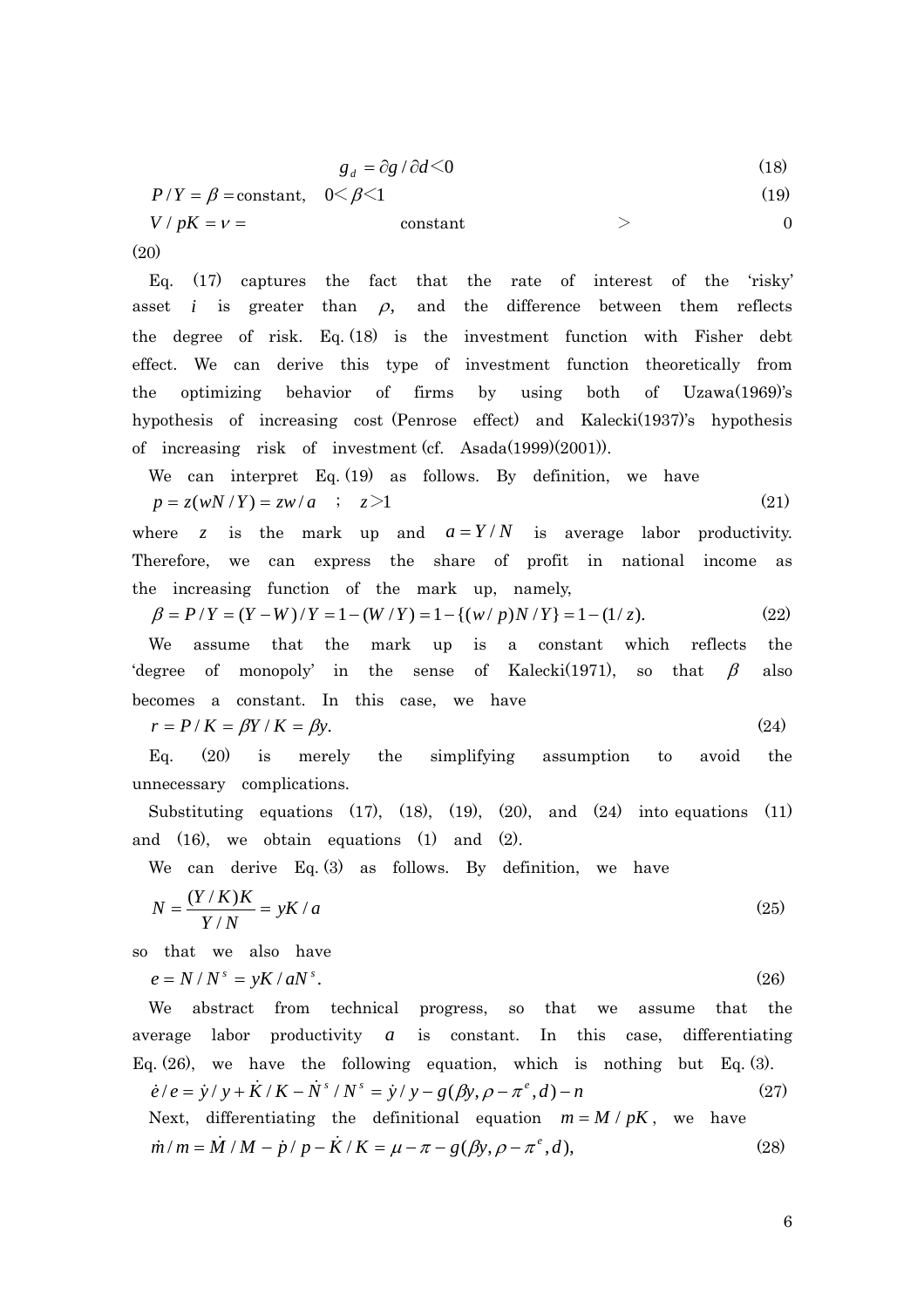which is Eq. (4).

Eq. (5) formalizes the expectation formation hypothesis of the publics' expected rate of price inflation, which is a mixture of the forward-looking and the backward-looking (adaptive) types of expectation formations.<sup>3</sup> In case of  $\theta = 0$ , Eq. (5) is reduced to  $\dot{\pi}^e = \gamma (\pi - \pi^e)$ , which is nothing but the standard formulation of adaptive (backward-looking) expectation hypothesis. On the other hand, in case of  $\theta = 1$ , it is reduced to  $\dot{\pi}^e = \gamma(\mu_0 - n - \pi^e)$ , which implies that the expected rate of inflation is adjusted toward the target rate  $\mu_0 - n$ . We shall see in the next section that this target rate is in fact the long run equilibrium rate of inflation in our model. We assume that this target rate is announced by the monetary authority (central bank), so that it affects the expectation formation of the private sectors in the forward-looking manner.

Next, let us consider the price dynamics. We assume the following standard type of the expectation-augmented wage Phillips curve.

 $\dot{w} = \varepsilon (e - \overline{e}) + \pi^e$  (29) where  $\varepsilon$  is the speed of wage adjustment, which is assumed to be a positive parameter. On the other hand, from Eq. (21) we have  $\pi = \dot{p} / p = \dot{w} / w.$  (30)

Therefore, we can transform the wage Phillips curve (29) into the price Phillips curve (6).

Eq. (7) is nothing but the standard type of the Keynesian 'LM equation' which describes the equilibrium condition for the money market. We specify the nominal demand function for money as  $L^D = h_1 pY + (\rho_0 - \rho)h_2 pK$ , where  $\rho_0$  is the lower bound of the nominal rate of interest.<sup>4</sup> In this case, the equilibrium condition for the money market  $M = L^D$  becomes as follows.

$$
m = M / pK = h_1(Y/K) + (\rho_0 - \rho)h_2 = h_1y + (\rho_0 - \rho)h_2
$$
\n(31)

Solving this equation with respect to  $\rho$ , we have Eq. (7).<sup>5</sup>

Eq. (8) formalizes the monetary policy rule of the monetary authority (the central bank). This is a type of the 'inflation targeting rule' (cf. Krugman(1998) and Bernanke et al. (1999)). Monetary authority announces the target rate of inflation  $\mu_0 - n$  to the publics, and adjusts the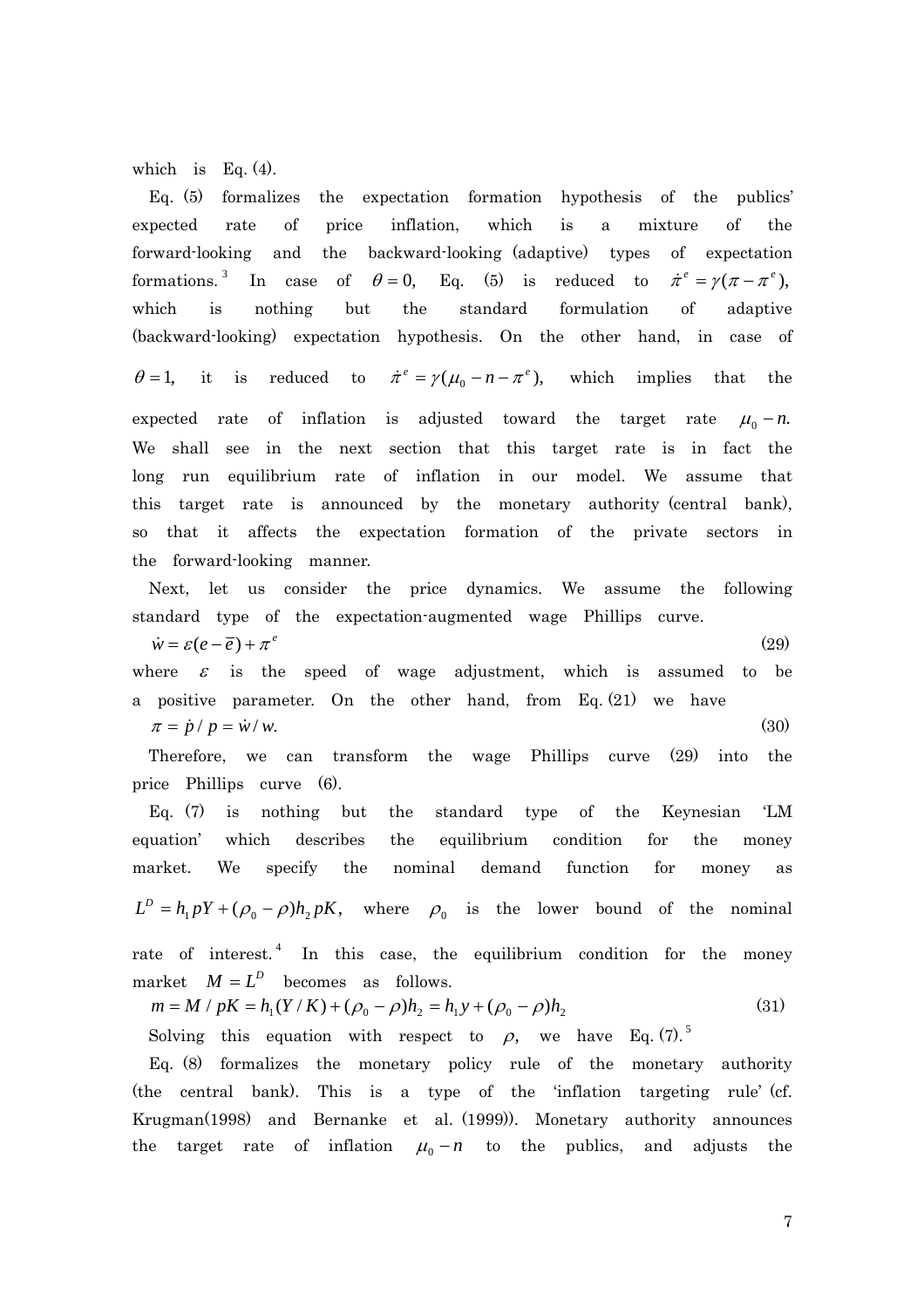growth rate of the nominal money supply towards the realization of this target.

We can reduce the system of equations  $(1) - (8)$  to the following system of the five dimensional nonlinear differential equations.<sup>6</sup>

(i) 
$$
\dot{d} = \phi(g(\beta y, \rho(y, m) - \pi^e, d)) - s_f \{\beta y - i(\rho(y, m), d)d\}
$$

$$
- \{g(\beta y, \rho(y, m) - \pi^e, d) + \varepsilon(e - \overline{e}) + \pi^e\}d \equiv F_1(d, y, e, \pi^e, m; \varepsilon)
$$
(ii) 
$$
\dot{y} = \alpha[\phi(g(\beta y, \rho(y, m) - \pi^e, d)) + (1 - s_f)\{\rho(y, m)v + i(\rho(y, m), d)d\}
$$

(iii) 
$$
\dot{e} = e[F_2(d, y, \pi^e, m; \alpha) / y + g(\beta y, \rho(y, m) - \pi^e, d) - n]
$$

$$
\equiv F_3(d, y, e, \pi^e, m; \alpha)
$$

 $-\{s_f + (1 - s_f)s_r\}$  $\beta$ y]  $\equiv F_2(d, y, \pi^e, m; \alpha)$ 

$$
(iv) \quad \dot{\pi}^e = \gamma \{ \theta(\mu_0 - n - \pi^e) + (1 - \theta)\varepsilon(e - \overline{e}) \} \equiv F_4(e, \pi^e; \varepsilon, \gamma, \theta)
$$

$$
(v) \quad \dot{m} = m[(1+\delta)\{\mu_0 - \varepsilon(e-\overline{e}) - \pi^e\} - \delta n - g(\beta y, \rho(y, m) - \pi^e, d)]
$$

$$
\equiv F_5(d, y, e, \pi^e, m; \varepsilon, \delta) \tag{32}
$$

## 3. Nature of the equilibrium solution

First, let us study the nature of the equilibrium solution of the system (32) which satisfies the condition  $\dot{d} = \dot{y} = \dot{e} = \dot{\pi}^e = \dot{m} = 0$ . The equilibrium values of the endogenous variables are determined by the following set of equations, which defines the long run equilibrium (steady state) of our system.

(i) 
$$
\phi(n) - s_f \{ \beta y - i(\rho(y, m), d) d \} - \mu_0 d = 0
$$

(ii) 
$$
\phi(n) + (1 - s_f) \{ \rho(y, m)v + i(\rho(y, m), d)d \} - \{ s_f + (1 - s_f) s_r \} \beta y = 0
$$

(iii)  $g(\beta y, \rho(y,m) - \mu_0 + n, d) = n$ 

$$
(iv) \quad e = \overline{e}
$$

$$
(v) \quad \pi = \pi^e = \mu_0 - n \tag{33}
$$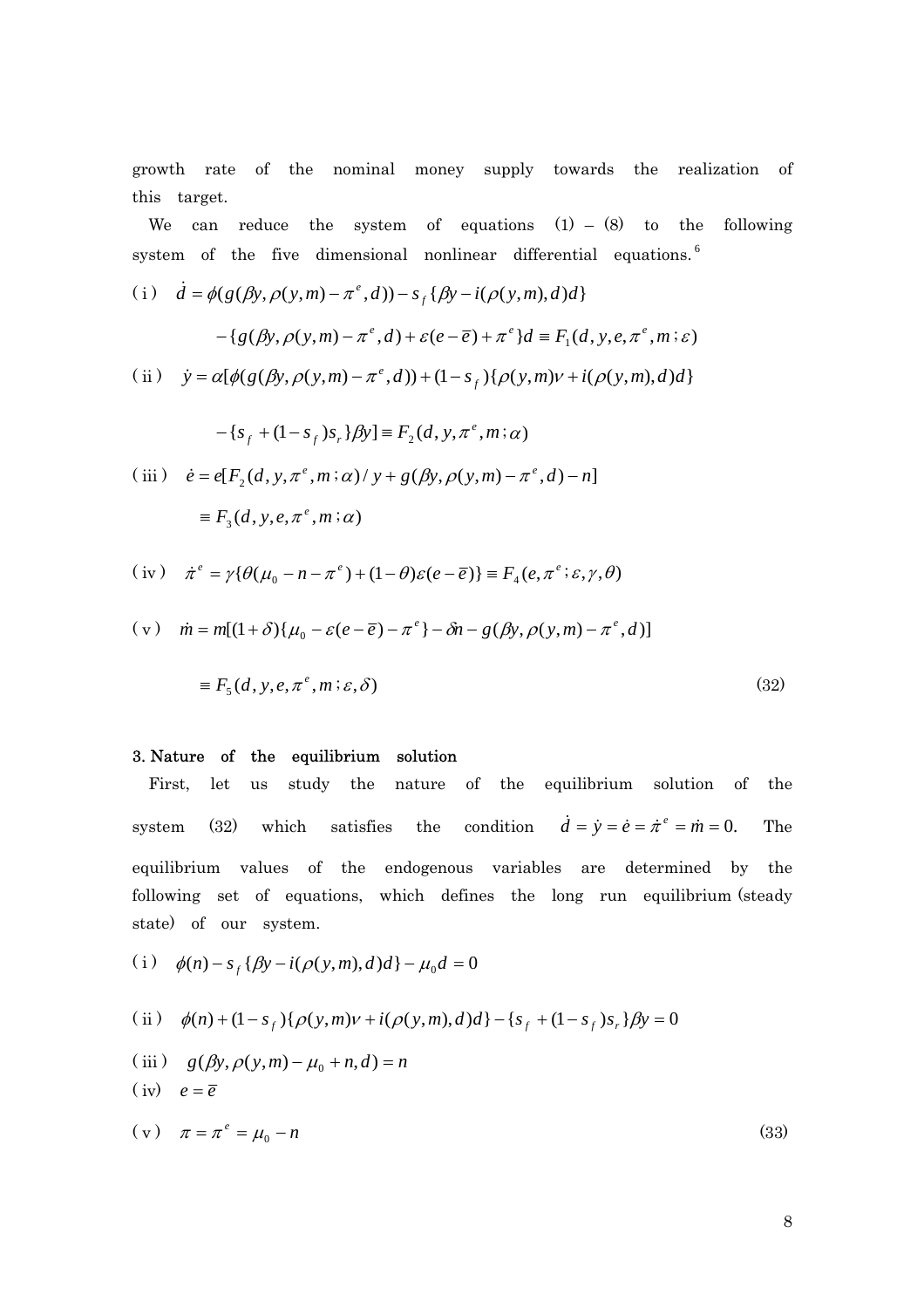Eq.  $(33)(iii)$  and  $(iv)$  imply that at the long run equilibrium position, the rate of capital accumulation ( the rate of investment ) is equal to the exogenously determined 'natural rate of growth', and the rate of employment is equal to the exogenously determined 'natural rate of employment'. Because of this fact, at first glance, it seems that the monetary policy is irrelevant to the determination of the long run equilibrium. But, in fact, this is not true. Usually, a set of equations (33) can be considered as the determinant of the equilibrium values  $(d^*, y^*, m^*, e^*, \pi^{e*})$  for given long run target value of the growth rate of money supply  $\mu_0$ . These equilibrium values except  $e^*$  usually depend on  $\mu_0$ . In particular,  $(d^*, y^*, m^*)$  are determined by the subsystem (33)( i ) – (iii ) for given  $\mu_0$ , and the equilibrium value of real rate of interest is determined by

$$
(\rho - \pi^e)^* = \rho(y^*, m^*) + n - \mu_0 \tag{34}
$$

By the way, nominal rate of interest has the nonnegative lower bound  $r_0$ , so that the inequality

$$
(\rho - \pi^e)^* \ge r_0 + n - \mu_0 \tag{35}
$$

must be satisfied. Since the economically meaningful ranges of *y* and are restricted, there may be the case in which relatively small *d* real rate of interest is required to keep the natural rate of growth. This means that the long run equilibrium may not exist because of too high real rate of interest if the monetary authority chooses too small value of  $\mu_0$ . That is to say, the target rate of inflation  $\mu_0 - n$ cannot be chosen completely arbitrarily, and there are some restrictions on the choice of its value, even if there remains some degree of freedom for the choice of  $\mu_0$ .<sup>7</sup> In fact, it is quite likely that the mildly positive target rate of inflation, for example, 2 or 3 percent per year, rather than zero inflation is required to ensure the existence of the long run equilibrium ( cf. Krugman(1998) ). Henceforth, we assume that  $\mu_0$  is fixed at the level which ensures the existence of long run equilibrium, and monetary authority announces its value to the publics. It is assumed that the publics use this information for their expectation formation in the manner of Eq. (5).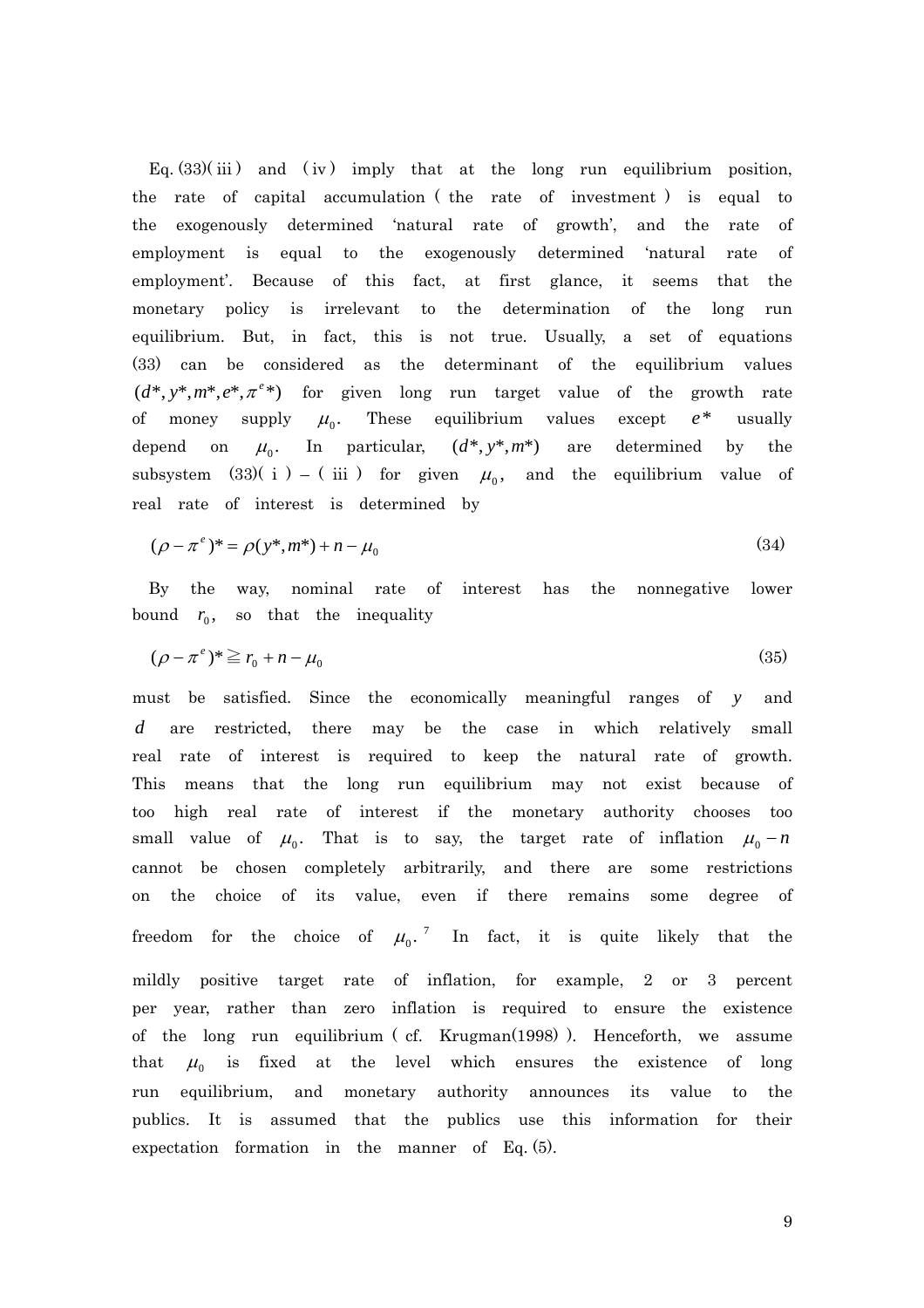It is worth to note that the values of the parameters  $\alpha, \varepsilon, \gamma, \theta$ , and  $\delta$  do not affect the long run equilibrium values of the main variables. However, this does not mean that these parameter values are irrelevant to the dynamic behavior of the system. In fact, the changes of these parameter values can affect the dynamic stability of the system. We investigate this theme in the next section.

#### 4. Local stability analysis and the detection of cyclical fluctuations

In this section, we study the local stability / instability of the equilibrium point by assuming that there exists an economically meaningful equilibrium point such that  $d^* > 0$ ,  $y^* > 0$ , and  $m^* > 0$ . We can express the Jacobian matrix of the five dimensional system (32) which is evaluated *at the equilibrium point* as follows.  $y^* > 0$ , and  $m^* > 0$ .

$$
J_{5}(1/h_{2}) = \begin{bmatrix} F_{11} & F_{12}(1/h_{2}) & F_{13}(\varepsilon) & F_{14} & F_{15}(1/h_{2}) \ F_{21}(\alpha) & F_{22}(\alpha,1/h_{2}) & 0 & F_{24}(\alpha) & F_{25}(\alpha,1/h_{2}) \ F_{31}(\alpha) & F_{32}(\alpha,1/h_{2}) & 0 & F_{34}(\alpha) & F_{35}(\alpha,1/h_{2}) \ 0 & 0 & F_{43}(\varepsilon,\gamma,\theta) & F_{44}(\gamma,\theta) & 0 \ F_{51} & F_{52}(1/h_{2}) & F_{53}(\varepsilon,\delta) & F_{54}(\delta) & F_{55}(1/h_{2}) \end{bmatrix}
$$
(36)

where

 / ( ( ) ) ( ), ( ) 0 ( ) ( ) <sup>11</sup> <sup>1</sup> *<sup>F</sup> <sup>F</sup> <sup>d</sup> <sup>n</sup> <sup>d</sup> <sup>g</sup> <sup>s</sup> <sup>i</sup> <sup>d</sup> <sup>i</sup>* <sup>=</sup> <sup>∂</sup> <sup>∂</sup> <sup>=</sup> ′ <sup>−</sup> *<sup>d</sup>* <sup>−</sup> <sup>+</sup> *<sup>f</sup> <sup>d</sup>* <sup>+</sup> <sup>+</sup> <sup>−</sup> <sup>+</sup> φ µ (1/ ) / {( ( ) ) } [{ ( ) 1} ]( / ), <sup>1</sup> <sup>2</sup> ( ) ( ) ( ) ( ) ( ) *F*<sup>12</sup> *h*<sup>2</sup> *F*<sup>1</sup> *y n d gr sf n g sf i d h h* − + <sup>−</sup> <sup>+</sup> <sup>+</sup> <sup>+</sup> = ∂ ∂ = β φ′ − − + φ′ − <sup>ρ</sup> <sup>π</sup> + <sup>ρ</sup> ( ) / 0, *F*<sup>13</sup> <sup>ε</sup> = ∂*F*<sup>1</sup> ∂*e* = −ε*d*< / ( ( ) ) , ( ) ( ) *F*<sup>14</sup> *F*<sup>1</sup> *n d g d <sup>e</sup>* = ∂ ∂ = − ′ − − − <sup>−</sup> <sup>+</sup> <sup>π</sup> φ <sup>ρ</sup> <sup>π</sup> (1/ ) / [{ ( ) 1} ](1/ ), *F*<sup>15</sup> *h*<sup>2</sup> *F*<sup>1</sup> *m* <sup>2</sup> ( ) ( ) ( ) *n g sf i d h* − + <sup>−</sup> <sup>+</sup> = − ′ − <sup>ρ</sup> <sup>π</sup> + <sup>ρ</sup> = ∂ ∂ φ ( ) / [ ( ) (1 )( )], ( ) ( ) ( ) <sup>21</sup> <sup>2</sup> *<sup>F</sup> <sup>F</sup> <sup>d</sup> <sup>n</sup> <sup>g</sup> <sup>s</sup> <sup>i</sup> <sup>d</sup> <sup>i</sup>* <sup>=</sup> <sup>∂</sup> <sup>∂</sup> <sup>=</sup> ′ *<sup>d</sup>* <sup>+</sup> <sup>−</sup> *<sup>f</sup> <sup>d</sup>* <sup>+</sup> <sup>+</sup> <sup>−</sup> <sup>+</sup> <sup>α</sup> <sup>α</sup> φ ( ) ( ) ( ) ( ) <sup>22</sup> <sup>2</sup> <sup>2</sup> ( ,1/ ) / [ ( ) { (1 ) }] [ ( ) − <sup>−</sup> <sup>+</sup> <sup>+</sup> <sup>+</sup> = ∂ ∂ = ′ − + − + ′ <sup>α</sup> αβ φ <sup>α</sup> φ *n g* <sup>ρ</sup> <sup>π</sup> *F h F y n g s s s <sup>r</sup> <sup>f</sup> <sup>f</sup> <sup>r</sup>* (1 )( )]( / ), <sup>1</sup> <sup>2</sup> ( ) *sf i d h h* + + − <sup>ν</sup> + <sup>ρ</sup> ( ) / ( ) 0, ( ) ( ) <sup>24</sup> <sup>2</sup> >− <sup>−</sup> <sup>+</sup> = ∂ ∂ = − ′ *F* <sup>α</sup> *F* <sup>π</sup> <sup>α</sup> φ *n g* <sup>ρ</sup> <sup>π</sup> *e* ( ,1/ ) / [ ( ) (1 )( )](1/ ), <sup>2</sup> ( ) ( ) ( ) *F*<sup>25</sup> *h*<sup>2</sup> *F*<sup>2</sup> *m n g sf i d h* − + <sup>−</sup> <sup>+</sup> <sup>α</sup> = ∂ ∂ = −<sup>α</sup> φ′ <sup>ρ</sup> <sup>π</sup> + − <sup>ν</sup> + <sup>ρ</sup>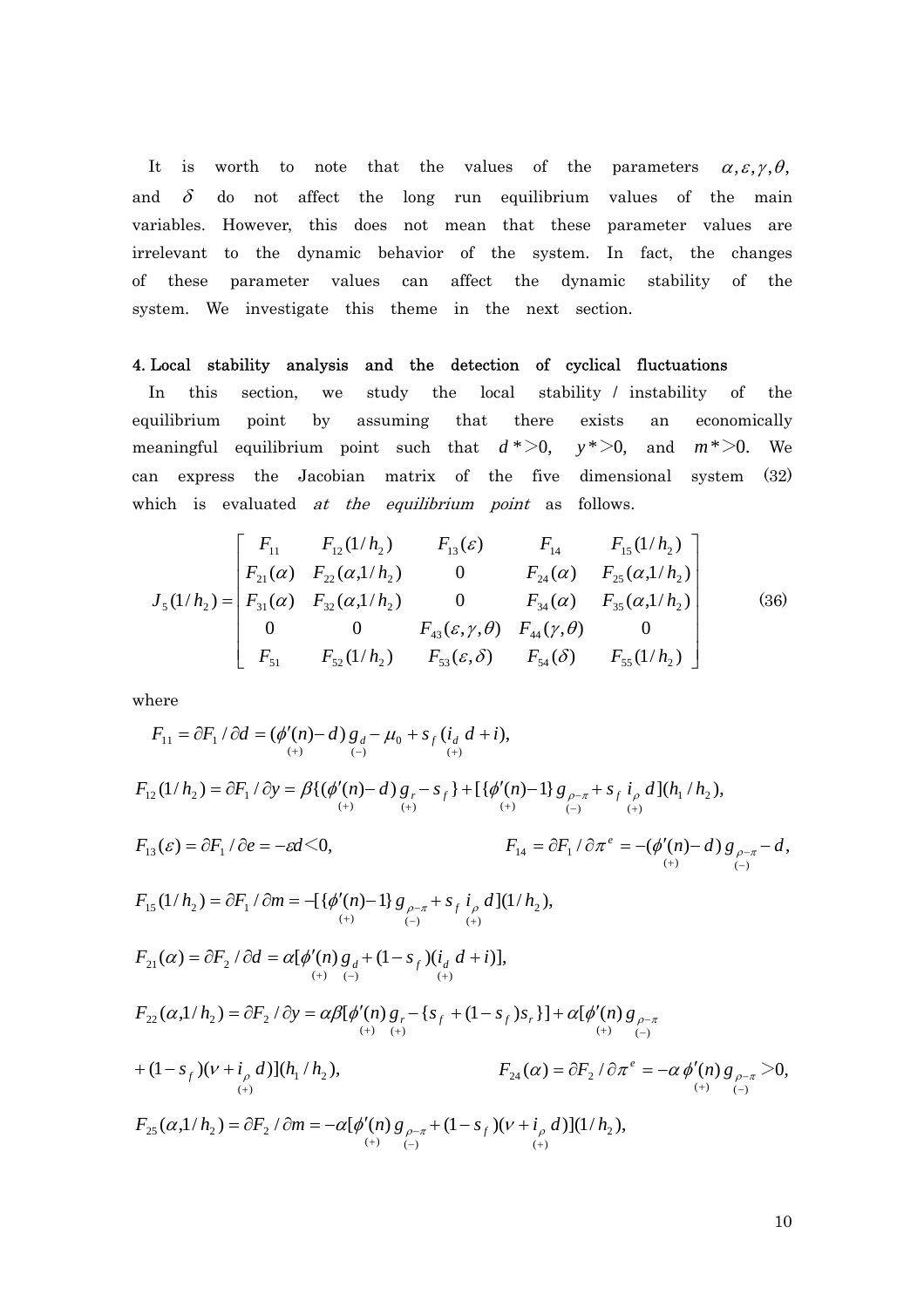$$
F_{31}(\alpha) = \partial F_3 / \partial d = \overline{e}[F_{21}(\alpha) / y + g_d],
$$
  
\n
$$
F_{32}(\alpha,1/h_2) = \partial F_3 / \partial y = \overline{e}[F_{22}(\alpha,1/h_2) / y + \beta g_r],
$$
  
\n
$$
F_{34}(\alpha) = \partial F_3 / \partial \pi^e = \overline{e}[F_{24}(\alpha) / y - g_{\rho-\pi}],
$$
  
\n
$$
F_{35}(\alpha,1/h_2) = \partial F_3 / \partial m = \overline{e}[F_{25}(\alpha) / y - g_{\rho-\pi}(1/h_2)],
$$
  
\n
$$
F_{43}(\varepsilon, \gamma_2) = \partial F_4 / \partial e = \gamma(1-\theta)\varepsilon > 0,
$$
  
\n
$$
F_{44}(\gamma_1) = \partial F_4 / \partial \pi^e = -\gamma\theta < 0,
$$
  
\n
$$
F_{51} = \partial F_5 / \partial d = -m g_d > 0,
$$
  
\n
$$
F_{52}(\frac{1}{h_2}) = \partial F_5 / \partial y = -m[\beta g_r + g_{\rho-\pi}(h_1/h_2)],
$$
  
\n
$$
F_{53}(\varepsilon, \delta) = \partial F_5 / \partial e = -m(1+\delta)\varepsilon < 0,
$$
  
\n
$$
F_{54}(\delta) = \partial F_5 / \partial \pi^e = m[-(1+\delta) + g_{\rho-\pi}] < 0,
$$
  
\n
$$
F_{55}(\frac{1}{h_2}) = \partial F_5 / \partial m = m g_{\rho-\pi}(1/h_2) \le 0.
$$

For a moment, we shall concentrate on the special case of  $1/h_2 = 0(h_2 \rightarrow +\infty)$ , which corresponds to the case of the 'liquidity trap' in which the nominal rate of interest is fixed at its lower bound  $\rho_0$ . In this case, the Jacobian matrix at the equilibrium point becomes as follows.<sup>8</sup>

 $(-)$ 

−

$$
J_{5}(0) = \begin{bmatrix} F_{11} & F_{12}(0) & -\varepsilon d & F_{14} & 0 \\ \alpha G_{21} & \alpha G_{22} & 0 & \alpha G_{24} & 0 \\ \overline{e}[\alpha G_{21}/y + g_{d}] & \overline{e}[\alpha G_{22}/y + \beta g_{r}] & 0 & \overline{e}[\alpha G_{24}/y + g_{\rho-\pi}] & 0 \\ 0 & 0 & \gamma(1-\theta)\varepsilon & -\gamma\theta & 0 \\ F_{51} & 0 & F_{53}(\varepsilon, \delta) & F_{54}(\delta) & 0 \end{bmatrix}
$$

(37)

 $(-)$ 

−

$$
F_{12}(0) = \beta \{ (\phi'(n) - d) g_r - s_f \},
$$
  
\n
$$
G_{21} = \phi'(n) g_d + (1 - s_f) (i_d d + i),
$$
  
\n
$$
G_{22} = \beta [\phi'(n) g_r - \{ s_f + (1 - s_f) s_r \}],
$$
 and 
$$
G_{24} = -\phi'(n) g_{\rho - \pi} > 0.
$$

 $(+)$   $(-)$ 

Throughout the paper, we posit the following assumptions.

#### Assumption 1.

where

 $F_{11} \le 0$ ,  $F_{12}(0) \ge 0$ ,  $F_{14} \ge 0$ ,  $G_{21} \le 0$ , and  $G_{22} \ge 0$ .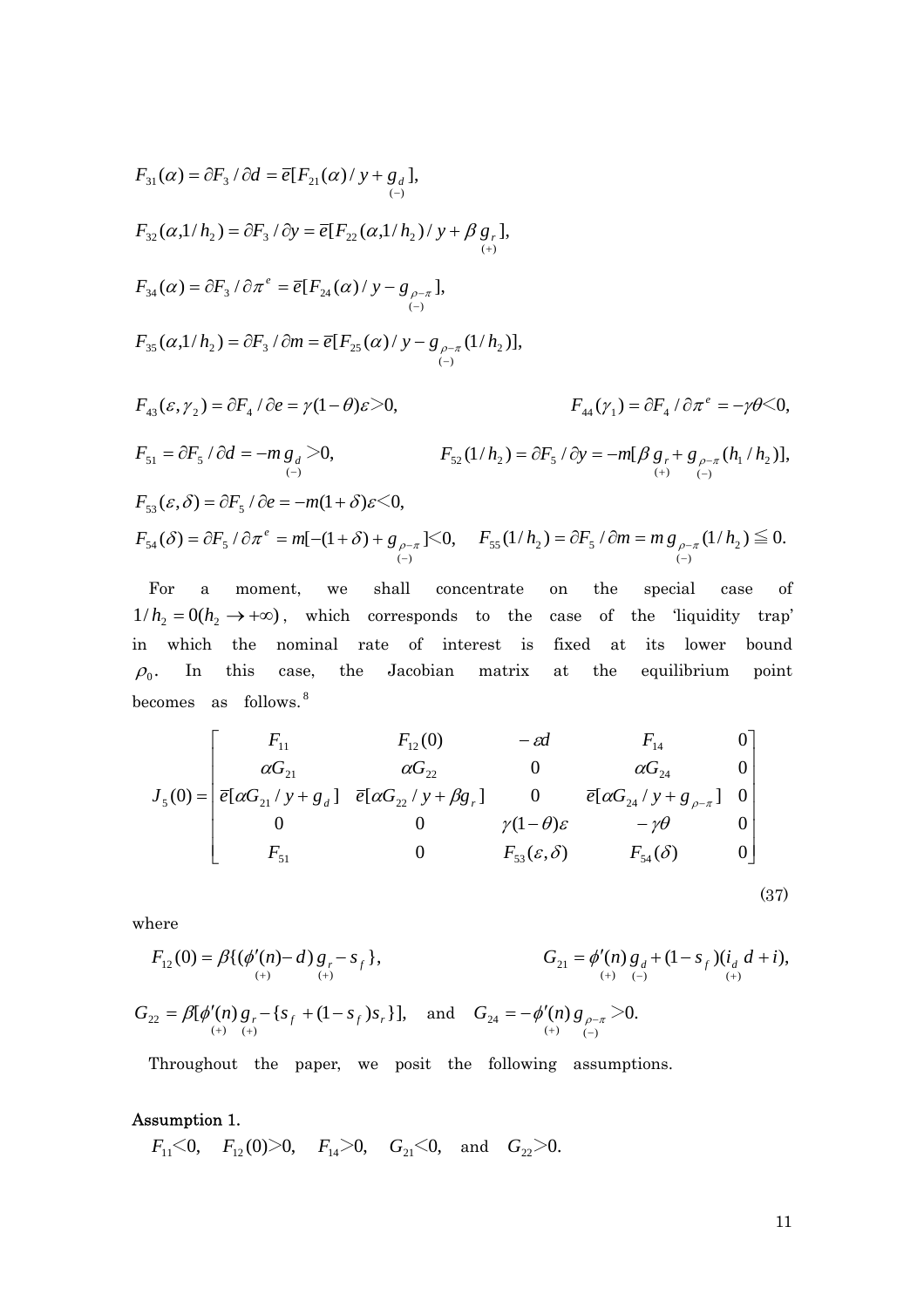#### Assumption 2.

 $F_{11}G_{22} - F_{12}(0)G_{21} > 0.$ 

We can interpret the economic meanings of these assumptions as follows. **Assumption 1** will be satisfied if  $\phi'(n)$ ,  $g_r$ ,  $|g_{\rho-\pi}|$ , and  $|g_d|$ are sufficiently large at the equilibrium point. In other words, Assumption 1 will in fact be satisfied if the sensitivity of adjustment cost with respect to the changes of investment activity and the sensitivities of investment with respect to the changes of relevant variables are relatively large. On the other hand, it is easy to show that

$$
\lim_{s_r \to 1} \{F_{11}G_{22} - F_{12}(0)G_{21}\} = \beta \{ \{-d\ g_d - \mu_0 + (d\ g_r + s_f)(i_d + i) \} \{\phi'(n)g_r - 1 \} + s_f \phi'(n)g_r \}.
$$
\n
$$
+ s_f \phi'(n)g_r \}.
$$
\n(38)

The right hand side of Eq. (38) becomes positive if  $\phi'(n)$ ,  $g_r$ ,  $|g_d|$ , and  $i_d$  are sufficiently large. This means that **Assumption 2** will be satisfied if  $\phi'(n)$ ,  $g_r$ ,  $|g_d|$ ,  $i_d$ , and  $s_r$  are sufficiently large at the equilibrium point. In other words, Assumption 2 will in fact be satisfied if capitalists' propensity to save as well as the sensitivities of investment etc. with respect to the relevant variables are relatively large.

The characteristic equation of the Jacobian matrix (36) becomes as

$$
\Delta_5(\lambda \cdot 1/h_2) \equiv |\lambda I - J_5(1/h_2)| = 0. \tag{39}
$$

In particular, in case of  $1/h<sub>2</sub> = 0$ , this equation becomes

$$
\Delta_5(\lambda;0) = |\lambda I - J_4(0)|\lambda = 0,\tag{40}
$$

where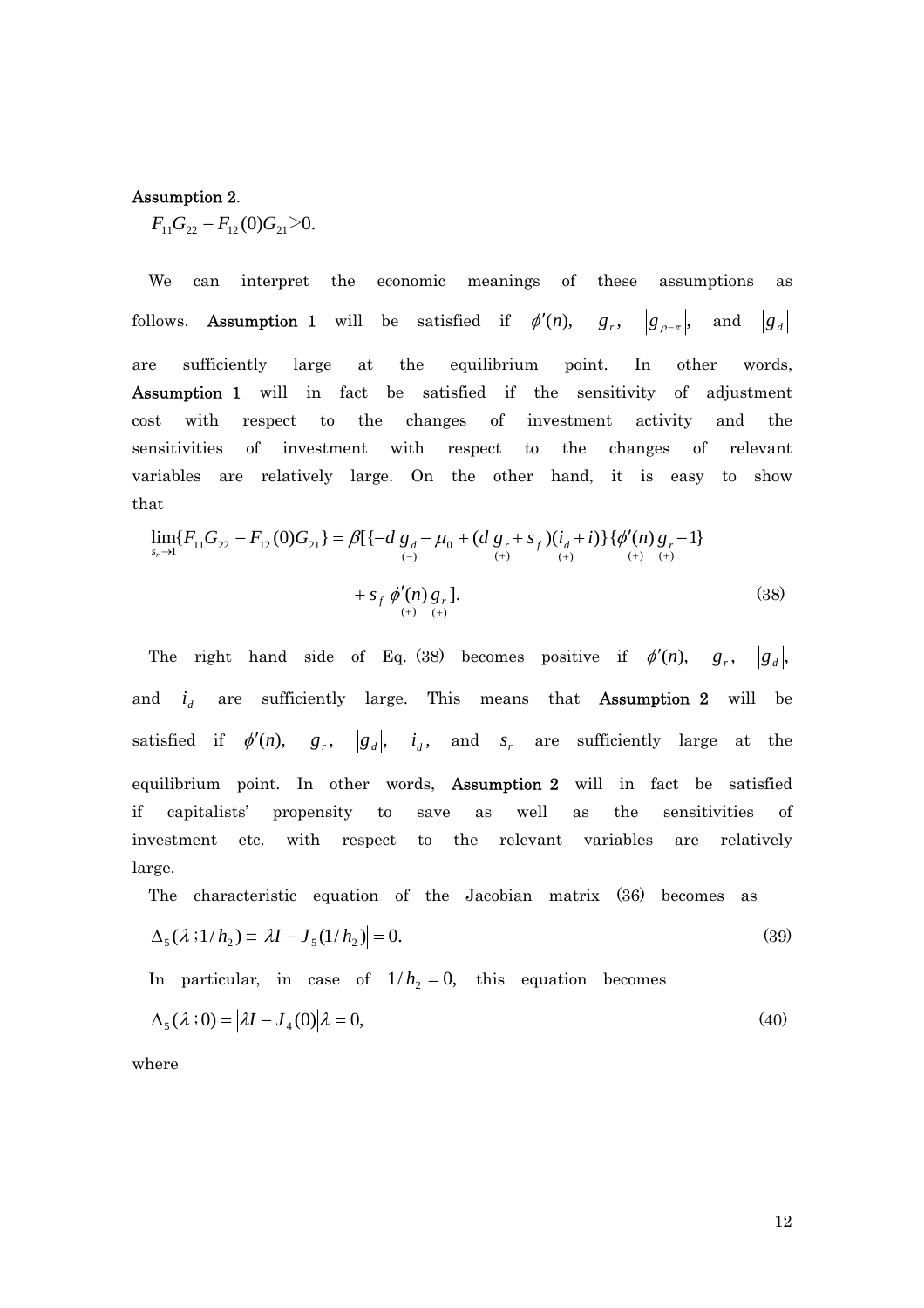$$
J_4(0) = \begin{bmatrix} F_{11} & F_{12}(0) & -\varepsilon d & F_{14} \\ \alpha G_{21} & \alpha G_{22} & 0 & \alpha G_{24} \\ \overline{e}[\alpha G_{21}/y + g_d] & \overline{e}[\alpha G_{22}/y + \beta g_r] & 0 & \overline{e}[\alpha G_{24}/y + g_{\rho-\pi}] \\ 0 & 0 & \gamma(1-\theta)\varepsilon & -\gamma\theta \end{bmatrix}
$$
(41)

The characteristic equation (40) has a root  $\lambda_5 = 0$ , and other four roots are determined by the following equation.

$$
\Delta_4(\lambda;0) = |\lambda I - J_4(0)| = \lambda^4 + a_1 \lambda^3 + a_2 \lambda^2 + a_3 \lambda + a_4 = 0
$$
\n(42)

where

$$
a_1 = -\text{trace} J_4(0) = -F_{11} - \alpha G_{22} + \gamma \theta \equiv a_1(\alpha, \gamma, \theta), \tag{43}
$$

 $a_2$  = sum of all principal second-order minors of  $J_4(0)$ 

$$
= \alpha \begin{vmatrix} F_{11} & F_{12}(0) \ G_{21} & G_{22} \end{vmatrix} + \begin{vmatrix} F_{11} & -\epsilon d \ \epsilon [\alpha G_{21}/y + g_d] & 0 \end{vmatrix} + \gamma \theta \begin{vmatrix} F_{11} & F_{14} \ 0 & -1 \end{vmatrix} + \begin{vmatrix} \alpha G_{22} & 0 \ \epsilon [\alpha G_{22}/y + \beta g_r & 0 \end{vmatrix}
$$
  
+  $\alpha \gamma \theta \begin{vmatrix} G_{22} & G_{24} \ 0 & -1 \end{vmatrix} + \gamma \begin{vmatrix} 0 & \bar{\epsilon} [\alpha G_{24}/y + g_{\rho-\pi}] \ (1-\theta)\epsilon & -\theta \end{vmatrix}$   
=  $\alpha \{F_{11} G_{22} - F_{12}(0) G_{21} \} + \epsilon d\bar{\epsilon} [\alpha G_{21}/y + g_d]$   
+  $\gamma [\theta (-F_{11} - \alpha G_{22}) - (1-\theta)\epsilon \bar{\epsilon} {\alpha G_{24}/y + g_{\rho-\pi}}] = a_2(\alpha, \epsilon, \gamma, \theta),$  (44)

 $a_3 = -$  (sum of all principal third-order minors of  $J_4(0)$ )

$$
= -\alpha \gamma \varepsilon \overline{e} \begin{vmatrix} G_{22} & 0 & G_{24} \\ \alpha G_{22} / y + \beta g_r & 0 & \alpha G_{24} / y + g_{\rho-\pi} \\ 0 & 1 - \theta & -\theta \end{vmatrix} - \gamma \varepsilon \overline{e} \begin{vmatrix} F_{11} & -d & F_{14} \\ \alpha G_{21} / y + g_d & 0 & \alpha G_{24} / y + g_{\rho-\pi} \\ 0 & 1 - \theta & -\theta \end{vmatrix}
$$

$$
-\alpha \gamma \theta \begin{vmatrix} F_{11} & F_{12}(0) & F_{14} \\ G_{21} & G_{22} & G_{24} \\ 0 & 0 & -1 \end{vmatrix} - \alpha \epsilon d\overline{e} \begin{vmatrix} F_{11} & F_{12}(0) & -1 \\ G_{21} & G_{22} & 0 \\ \alpha G_{21} / y + g_d & \alpha G_{22} / y + \beta g_r & 0 \end{vmatrix}
$$
  
=  $\gamma [\alpha (1-\theta) \epsilon \overline{e} (G_{22} g_{\rho-\pi} - G_{24} \beta g_r) + \epsilon \overline{e} ( (\theta d - (1-\theta) F_{14}) (\alpha G_{21} / y + g_d) (F_{1}) \Theta_{(1)} + \epsilon \overline{e} ( (\theta d - (1-\theta) F_{14}) (\alpha G_{21} / y + g_d) (F_{1}) \Theta_{(1)} + \epsilon \overline{e} ( (\theta d - (1-\theta) F_{14}) (\alpha G_{21} / y + g_d) (F_{1}) \Theta_{(1)} + \epsilon \overline{e} ( (\theta d - (1-\theta) F_{14}) (\alpha G_{21} / y + g_d) (F_{1}) \Theta_{(1)} + \epsilon \overline{e} ( (\theta d - (1-\theta) F_{14}) (\alpha G_{21} / y + g_d) (F_{14}) \Theta_{(1)} + \epsilon \overline{e} ( (\theta d - (1-\theta) F_{14}) (\alpha G_{21} / y + g_d) (F_{14}) \Theta_{(1)} + \epsilon \overline{e} ( (\theta d - (1-\theta) F_{14}) (\alpha G_{21} / y + g_d) (F_{14}) \Theta_{(1)} + \epsilon \overline{e} ( (\theta d - (1-\theta) F_{14}) (\alpha G_{21} / y + g_d) (F_{14}) \Theta_{(1)} + \epsilon \overline{e} ( (\theta d - (1-\theta) F_{14}) (\alpha G_{21} / y + g_d) (F_{14}) \Theta_{(1)} + \epsilon \overline{e} ( (\theta d - (1-\theta) F_{14}) (\alpha G_{21} / y + g_d) (F_{14}) \Theta_{(1)} + \epsilon \overline{e} ( (\alpha d - (1-\theta) F_{14}) (\alpha G_{21} / y + g_d) (F_{14}) \Theta_{(1)} + \epsilon \overline{e} ( (\alpha d - (1-\theta) F_{14}) (\alpha G$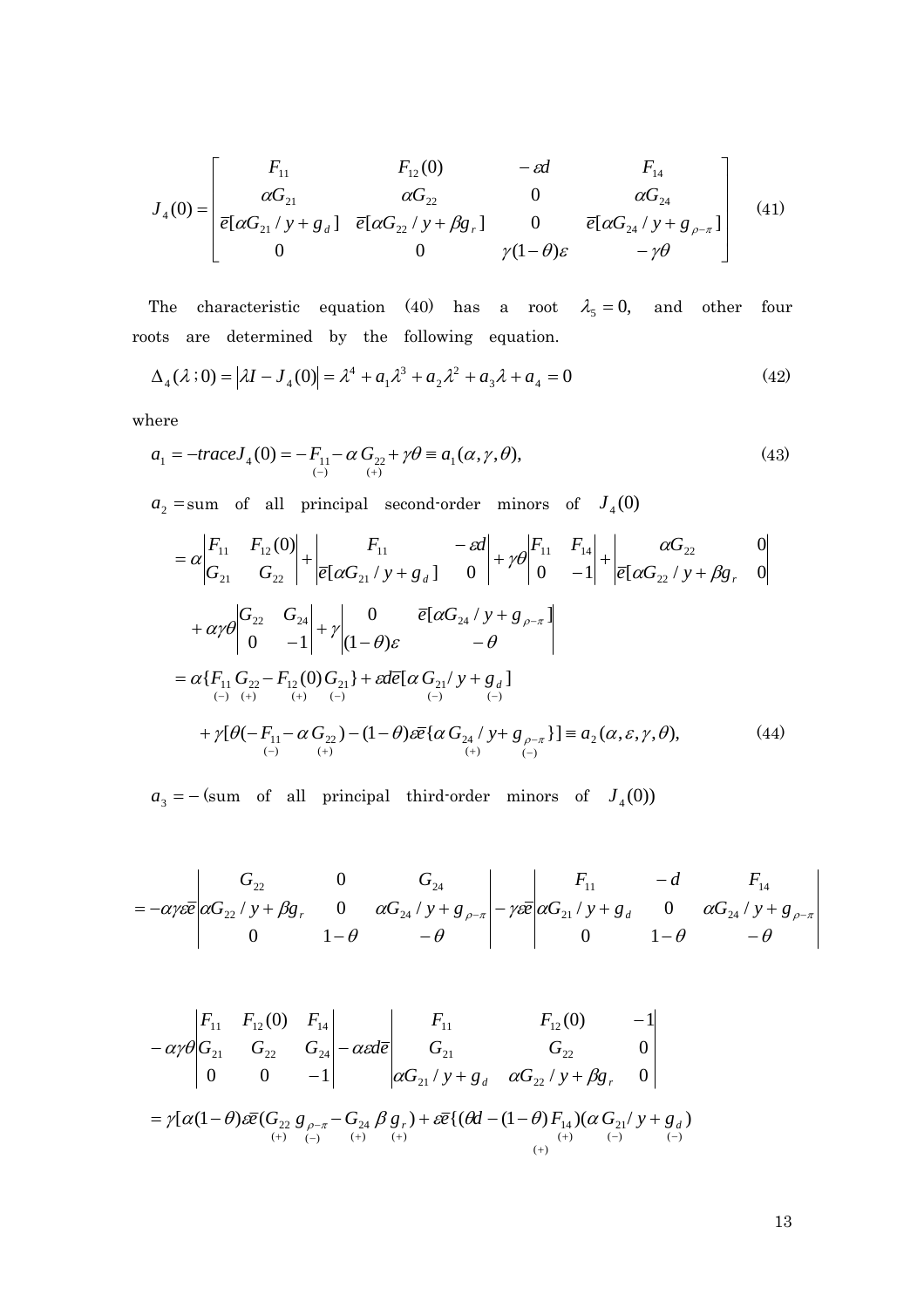+ 
$$
(1 - \theta) F_{11} (\alpha G_{24} / y + g_{\rho-\pi})
$$
 +  $\alpha \theta \{ F_{11} G_{22} - F_{12} (0) G_{21} \}$   
\n+  $\alpha \alpha \overline{e} (G_{21} \beta g_{r} - G_{22} g_{d}) = a_{3} (\alpha, \varepsilon, \gamma, \theta),$   
\n+  $\alpha \alpha \overline{e} (G_{21} \beta g_{r} - G_{22} g_{d}) = a_{3} (\alpha, \varepsilon, \gamma, \theta),$   
\n $a_{4} = \det J_{4}(0) = \alpha \gamma \varepsilon \overline{e} \begin{vmatrix} F_{11} & F_{12}(0) & -d & F_{14} \\ G_{21} & G_{22} & 0 & G_{24} \\ \alpha G_{21} / y + g_{d} & \alpha G_{22} / y + \beta g_{r} & 0 & \alpha G_{24} / y + g_{\rho-\pi} \\ 0 & 0 & 1 - \theta & -\theta \end{vmatrix}$   
\n=  $\alpha \gamma \varepsilon \overline{e} [\theta d(G_{21} \beta g_{r} - G_{22} g_{d}) - (1 - \theta) {\beta g_{r}} (F_{14} G_{21} - F_{11} G_{24})$   
\n+  $g_{\rho-\pi} (F_{11} G_{22} - F_{12} (0) G_{21}) + g_{d} (F_{12} (0) G_{24} - F_{14} G_{22})$ ]  
\n+  $g_{\rho-\pi} (F_{11} G_{22} - F_{12} (0) G_{21}) + g_{d} (F_{12} (0) G_{24} - F_{14} G_{22})$ ]  
\n $(-)$ 

The characteristic equation (42) governs the local dynamics of the four dimensional subsystem  $(32)(i) - (iv)$  in case of  $1/h_2 = 0$ . Now, let us assume

#### Assumption 3.

$$
F_{11} + \alpha G_{22} < 0
$$
,  $\alpha G_{24} / y + g_{\rho-\pi} > 0$ , and  $G_{21} \beta g_r - G_{22} g_d > 0$ .

The economic interpretation of this assumption is as follows. This assumption implies that

$$
F_{11} + \alpha G_{22} = (\phi'(n) - d) g_d - \mu_0 + s_f (i_d d + i) + \alpha \beta [\phi'(n) g_r - \{s_f + (1 - s_f)s_r\}] \leq 0, (47)
$$

$$
\alpha G_{24} / y + g_{\rho-\pi} = -g_{\rho-\pi} (\alpha \phi'(n) - y) / y > 0,
$$
\n(48)

$$
G_{21}\beta g_r - G_{22}g_d = (1 - s_f)(i_d d + i)\beta g_r + \{s_f + (1 - s_f)s_r\}g_d > 0.
$$
\n(49)

The inequality (47) will be satisfied if the quantity adjustment speed in the goods market  $(\alpha)$  is not extremely large. The inequality (48) will be satisfied if  $\alpha$  is not extremely small. The inequality (49) will be satisfied if the debt effect on investment  $\left( \begin{matrix} g_d \end{matrix} \right)$  is relatively small compared with the profit rate effect on investment  $(g_r)$ . Therefore, **Assumption 3** will in fact be satisfied if  $\alpha$  is only moderately large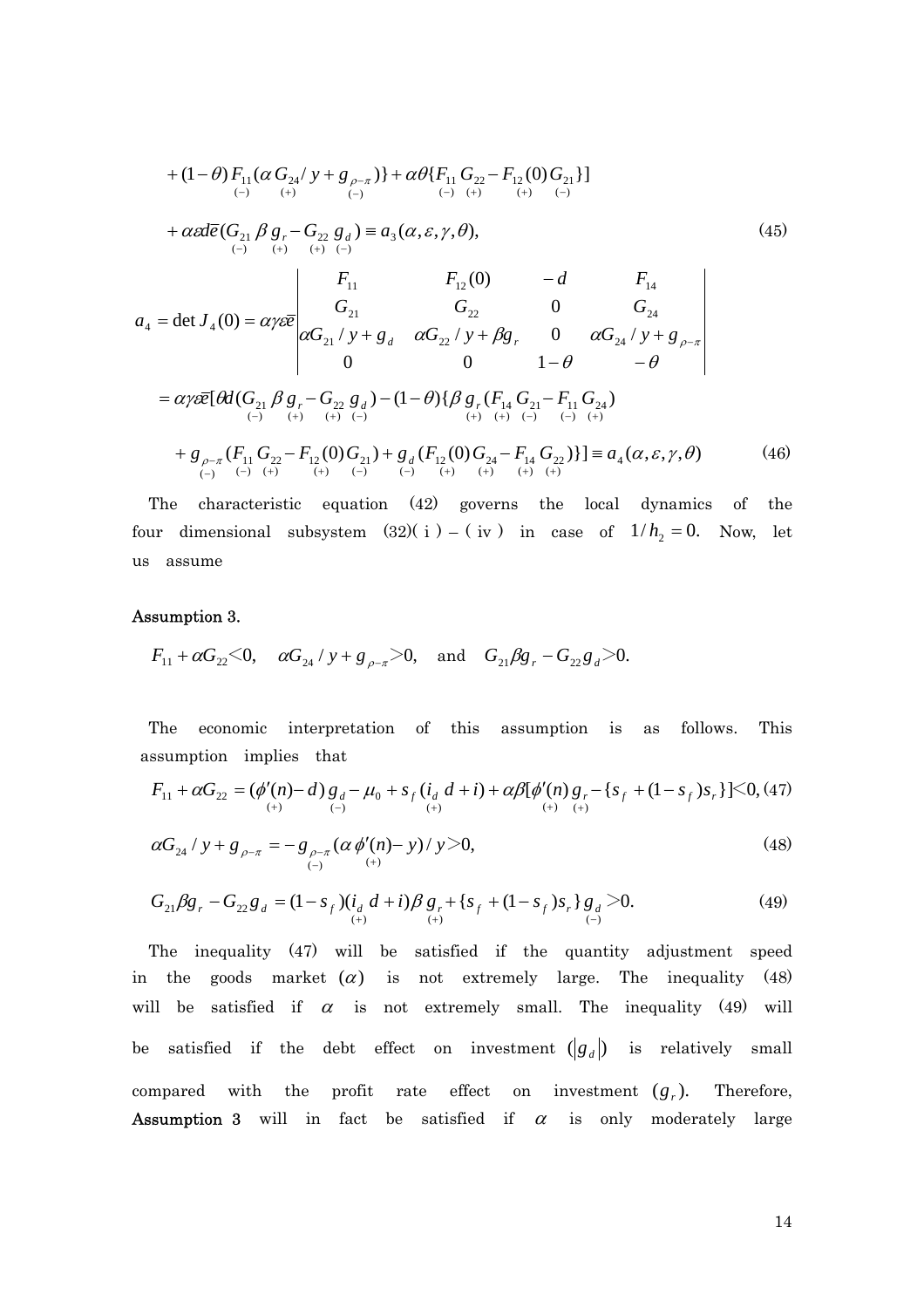and  $|g_d|$  is relatively small compared with  $g_r$ .

By the way, it is well known that the Routh-Hurwitz conditions for the local stability of the system (42) can be expressed as follows (cf. Gandolfo(1996)).

$$
a_j > 0
$$
 (j = 1,2,3,4),  $\Phi = a_1 a_2 a_3 - a_1^2 a_4 - a_3^2 > 0$  (50)

Let us denote the four dimensional subsystem  $(32)(i) - (i\nu)$  in case of  $1/h_2 = 0$  as the system  $(S_4)$ . By utilizing the criteria (50), we can prove the following results under Assumptions  $1-3$ .

#### Proposition 1.

- (i) Suppose that  $\theta$  and  $\gamma$  are fixed at arbitrary values such that  $0 \le \theta \le 1$  and  $\gamma > 0$ . Then, the equilibrium point of the system  $(S_4)$  is locally unstable for all sufficiently large values of  $\epsilon > 0$ .
- ( ii ) Suppose that  $\theta \in [0,1]$  is fixed at a value which is sufficiently close to zero, and  $\varepsilon$  is fixed at an arbitrary positive value. Then, the equilibrium point of the system  $(S_4)$  is locally unstable for all sufficiently large values of  $\gamma$ >0.
- (iii) Suppose that  $\theta \in [0,1]$  is fixed at a value which is sufficiently close to 1, and  $\gamma$  is fixed at an arbitrary positive value. Then, the equilibrium point of the system  $(S_4)$  is locally asymptotically stable for all sufficiently small values of  $\varepsilon > 0$ .
- ( iv ) Suppose that the equilibrium point of the four dimensional system  $(S_4)$  is locally asymptotically stable. Then, the behavior of the variable  $m$  also becomes locally stable in the sense that we have

 $\dot{m}/m \rightarrow 0$  as  $(e, \pi^e, g) \rightarrow (\bar{e}, \mu_0 - n, n).$ 

( Proof. ) See Appendix A.

#### Proposition 2.

Suppose that  $\theta \in [0,1]$  is fixed at a value which is sufficiently close to 1, and  $\gamma$  is fixed at an arbitrary positive value. Then, there exist some non-constant closed orbits at some intermediate range of the parameter value  $\varepsilon > 0$ .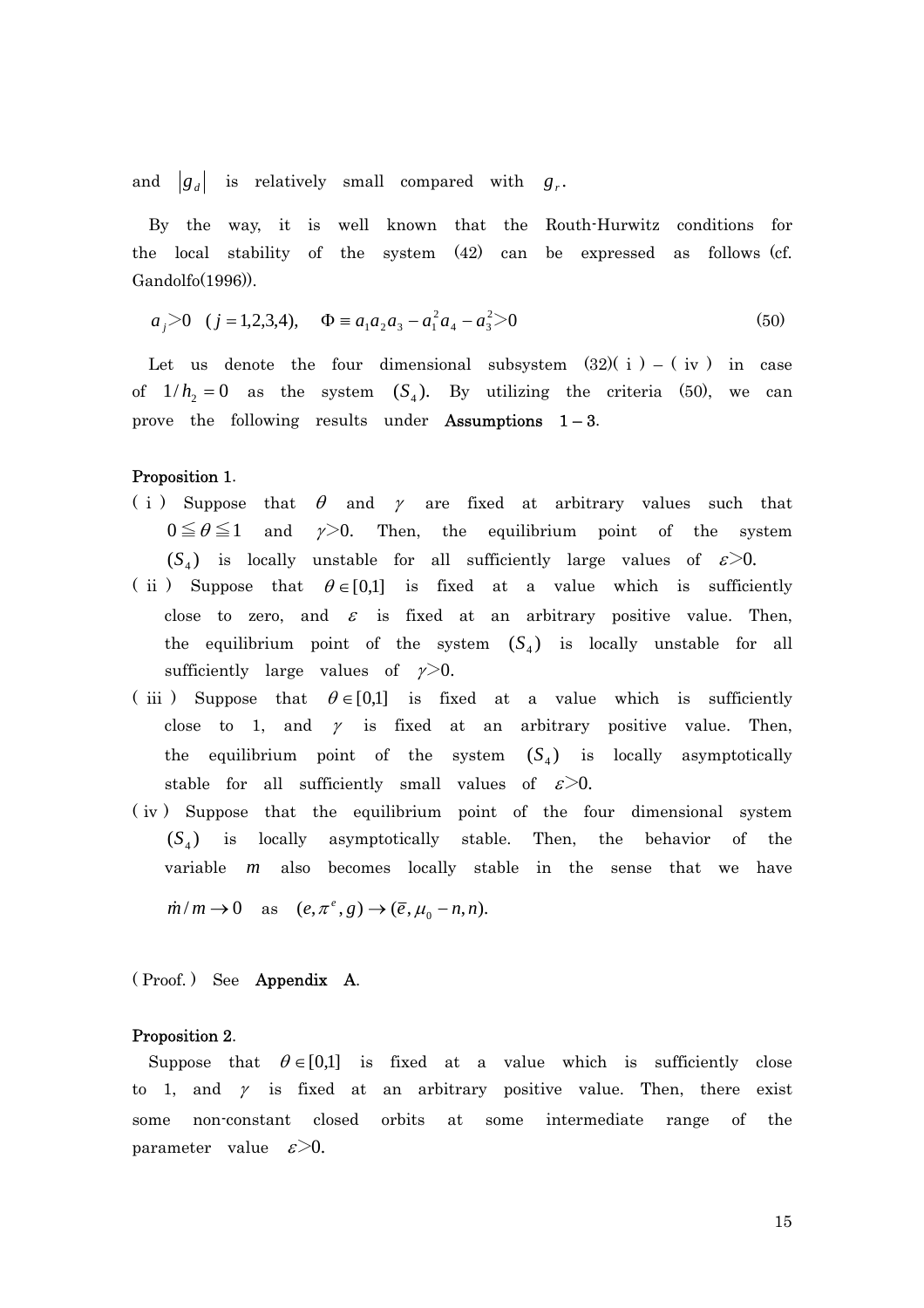#### ( Proof. ) See Appendix B.

We can summarize these propositions as follows.

- (1) If the wage adjustment speed in the labor market  $(\varepsilon)$  is sufficiently large, the equilibrium point of the system becomes unstable irrespective of the parameter values concerning the price expectations. In other words, the price flexibility tends to destabilize the system.  $(S_4)$
- (2) If the value of a parameter which reflects the credibility of the inflation targeting policy by the monetary authority  $(\theta)$  is so small that the publics' formation of price expectation is highly adaptive ( backward-looking ), the high speed of the expectation adjustment  $(y)$  tends to destabilize the system.
- (3) Suppose that the wage adjustment speed in the labor market  $(\varepsilon)$ is not excessively large. Suppose, furthermore, that the inflation targeting policy by the monetary authority is so credible that the publics' formation of price expectation is sufficiently forward-looking  $(\theta$  is sufficiently close to 1). Then, the equilibrium point of the system  $(S_4)$  becomes locally stable even if the speed of the expectation adjustment  $(y)$  is very large. If the subsystem which consists of the variables  $d$ ,  $(S_4)$ *d*, *y*, *e*, and  $\pi^e$  is locally stable, then, the behavior of money-capital ratio  $(m)$  becomes also locally stable.
- (4) Under certain conditions, endogenous cyclical fluctuation around the equilibrium point occurs at some intermediate range of the speed of wage adjustment  $(\varepsilon)$ .

In the above formal analysis, we only considered the special case of  $1/h$ <sub>2</sub> = 0 ( $h$ <sub>2</sub>  $\rightarrow$  +∞ ), which corresponds to the case of so called 'liquidity trap'. In this case, the five dimensional dynamical system (32) becomes decomposable in the sense that the behavior of money-capital ratio (*m*) does not affect the dynamics of the remaining four variables d, *y*, *e*, and  $\pi^e$ , although the behavior of m depends on the behavior of other four variables. In this special case, the value of the monetary policy parameter  $\delta$  is irrelevant to the qualitative dynamics of the system. This fact may be related to the alleged 'ineffectiveness'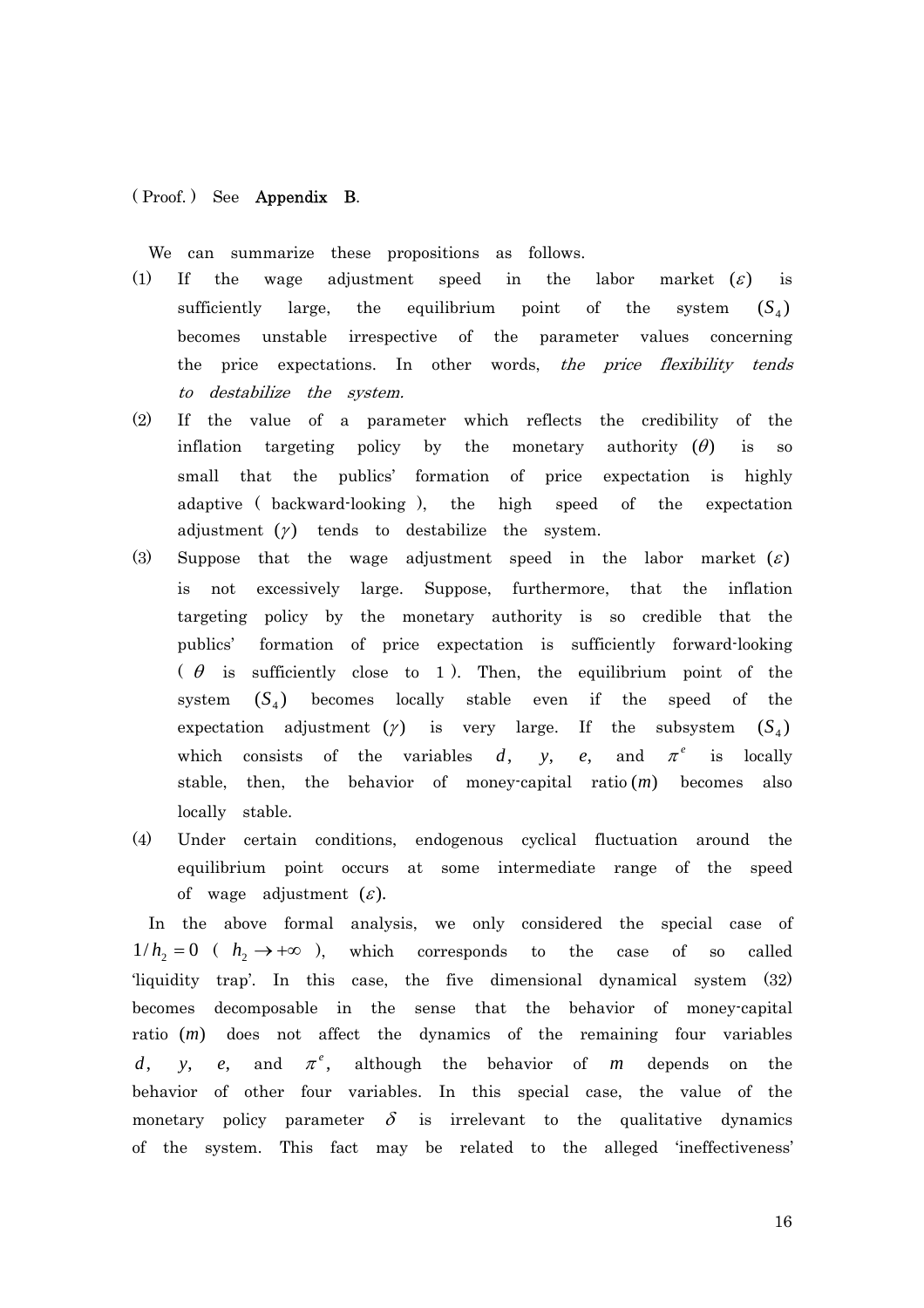of monetary policy in case of the liquidity trap. However, as we already noted, the monetary policy becomes effective through another channel of the 'credibility effect' which influences publics' formation of price expectation, even in case of the liquidity trap.

How dynamics of the system are modified if we consider the general case of  $1/h_2 > 0$   $(0 \le h_2 \le +\infty)$  instead of the case of liquidity trap? In this case, the five dimensional system (32) is no longer decomposable, and the value of the monetary policy parameter  $\delta$  can affect the qualitative dynamics of the system through the changes of the nominal interest rate  $\rho$ . Without committing to the formal analysis, we can see that the increase of the policy parameter  $\delta$  has a stabilizing effect at least potentially in this case of variable nominal rate of interest, because of the following reason.

In case of the variable nominal interest rate, the following stabilizing negative feedback effect, which is called 'Keynes effect', will work.

$$
(y \downarrow) \Rightarrow e \downarrow \Rightarrow \pi \downarrow \Rightarrow m = (M / pK) \uparrow \Rightarrow \rho \downarrow \Rightarrow (\rho - \pi^e) \downarrow \Rightarrow g \uparrow \Rightarrow (y \uparrow)
$$
 (KE)

The increase of the monetary policy parameter  $\delta$  will reinforce the part  $\pi \downarrow \Rightarrow m \uparrow$  of this process through another feedback chain  $\pi \downarrow \Rightarrow \mu \uparrow \Rightarrow m \uparrow$ , so that the increase of  $\delta$  will have a stabilizing effect. However, this stabilizing 'Keynes effect' will be almost negligible if the sensitivity of the nominal rate of interest with respect to the changes of the money-capital ratio  $(1/h<sub>2</sub>)$  is very small. In fact, this will be the case if the *nominal* rate of interest is already nearly zero, as in the case of the Japanese economy in the late 1990s and the early 2000s. Needless to say, the liquidity trap approximates this particular case in which the Keynes effect is very weak.

#### 5. A numerical illustration

In this section, we present some numerical examples which support our analysis. The purpose of this section is not to present the quantitatively realistic numerical analysis, but to illustrate the qualitative conclusion of the mathematical analysis in the previous section. We assume the following parameter values and the functional forms.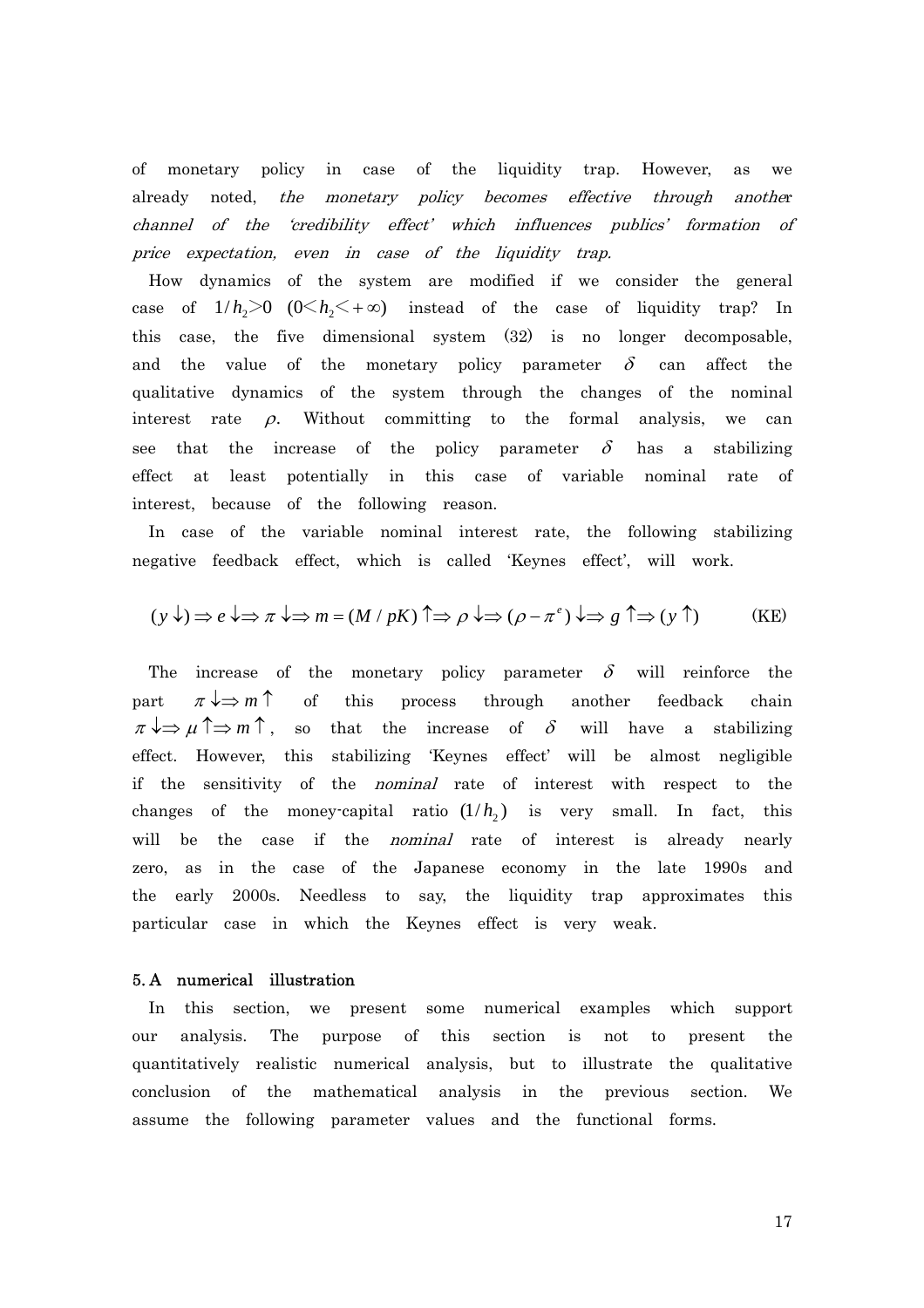$$
s_f = s_r = 1
$$
,  $\beta = 0.2$ ,  $i = \rho + d^2$ ,  $\rho = 0.01$ ,  $\bar{e} = 0.97$ ,  $\phi(g) = g$ ,

$$
n = 0.03
$$
,  $\alpha = 0.2$ ,  $\gamma = 0.3$ ,  $\varepsilon = 0.1$ ,

 $g = 0.1\{1.8y^{0.8} - (\rho - \pi^e) - 0.9d - 0.19\} + n = 0.18y^{0.8} + 0.1\pi^e - 0.09d + 0.01$  (51) We interpret  $100n$ ,  $100\rho$ , and  $100\pi^e$  as the annual percentages of the natural rate of growth, the nominal rate of interest, and the expected rate of price inflation respectively. This example corresponds to the so called 'liquidity trap' in which the nominal rate of interest is stuck at its lower bound of the 1 percent annual rate. In this case, a system of equations  $(32)(i) - (v)$  becomes as follows.

(i) 
$$
\dot{d} = (0.18y^{0.8} + 0.1\pi^e - 0.09d + 0.01)(1 - d) - 0.2y + 0.01d + d^3
$$

$$
-0.1(e-0.97)d - \pi^{e}d
$$
  
(ii)  $\dot{y} = 0.2(0.18y^{0.8} + 0.1\pi^{e} - 0.09d + 0.01 - 0.2y)$   
(iii)  $\dot{e} = e[0.2(0.18y^{0.8} + 0.1\pi^{e} - 0.09d + 0.01 - 0.2y)/y$   
 $+ 0.18y^{0.8} + 0.1\pi^{e} - 0.09d - 0.02]$ 

$$
(iv) \quad \dot{\pi}^e = 0.3\{\theta(\mu_0 - 0.03 - \pi^e) + (1 - \theta)0.1(e - 0.97)\} \quad ; \quad 0 \le \theta \le 1
$$

$$
(v) \quad \dot{m} = m[(1+\delta)\{\mu_0 - 0.1(e-0.97) - \pi^e\} - 0.03\delta
$$

$$
- (0.18y^{0.8} + 0.1\pi^e - 0.09d + 0.01)] \tag{52}
$$

First, let us consider the long run equilibrium solution. In this case, a system of equations (33) ( $i$ ) – ( $v$ ), which determines the long run equilibrium values, becomes as follows.

(i) 
$$
0.03 - 0.2y + 0.01d + d^3 - \mu_0 d = 0
$$
  
\n(ii)  $y = 0.15$   
\n(iii)  $1.8y^{0.8} + \pi^e - 0.9d - 0.2 = 0$   
\n(iv)  $e = 0.97$   
\n(v)  $\pi = \pi^e = \mu_0 - 0.03$  (53)

Substituting  $y = 0.15$  and  $\pi^e = \mu_0 - 0.03$  into Eq. (53)( i) and (iii), we have the following set of equations.

(i) 
$$
0.01d + d^3 - \mu_0 d = 0
$$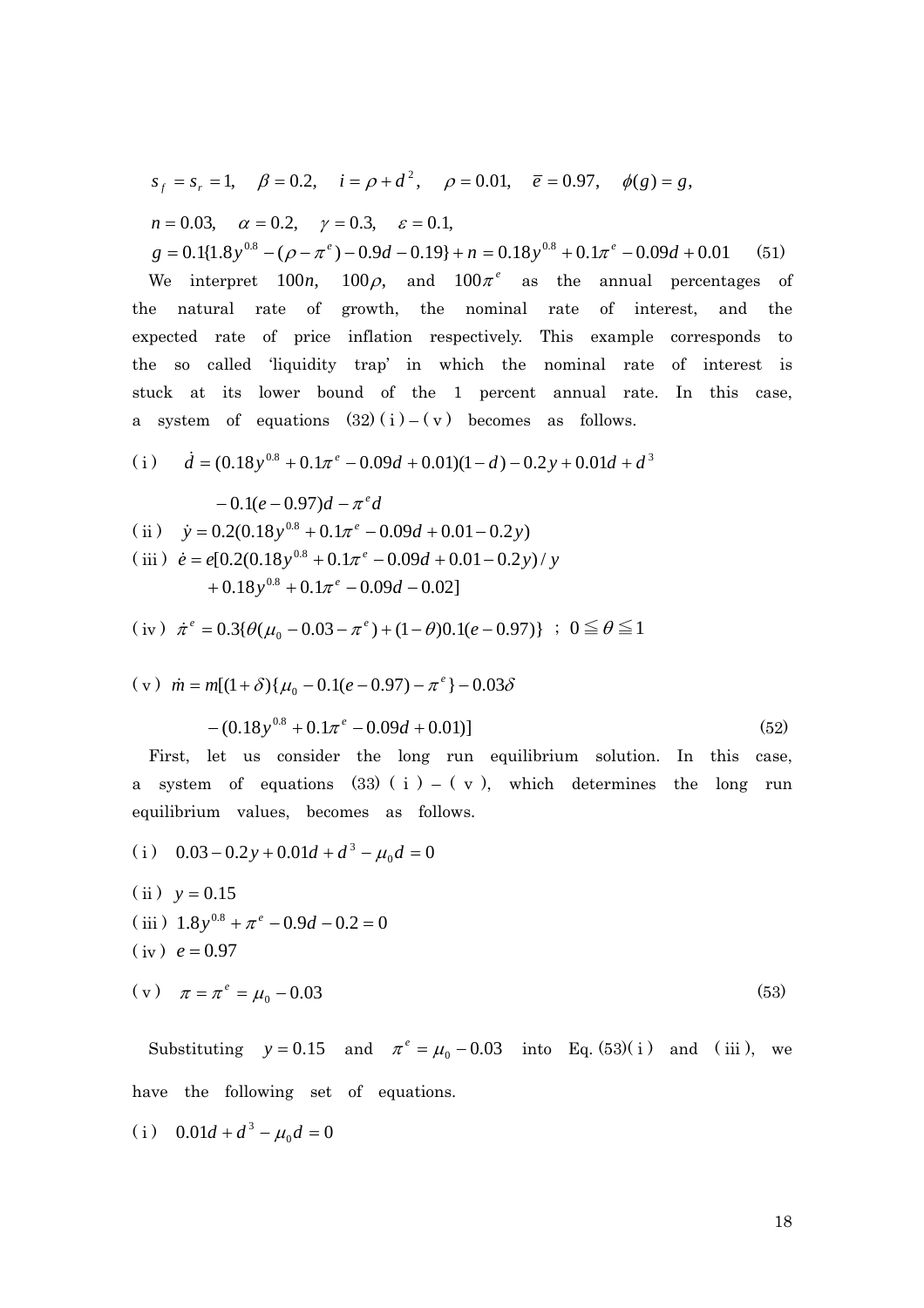(54)

This is a set of simultaneous equations which determines the equilibrium values of  $d$  and  $\mu_0$ . This means that the equilibrium rate of growth of money supply  $\mu_0$  cannot be given exogenously, but it becomes an endogenous variable in the special case of the 'liquidity trap'. In other words, the central bank must choose the 'correct' value of  $\mu_0$  to sustain the long run equilibrium in this case (see also footnotes (7) and (8) ). On the other hand, in this case of the liquidity trap, the equilibrium value of the money-capital ratio *m* becomes indeterminate. In fact, m becomes a 'path dependent' variable in the sense that  $\lim_{t \to \infty} m(t)$  depends on the initial value  $m(0)$  even if the long run equilibrium point is stable.

From Eq.  $(54)(i)$ , we have

$$
\mu_0 = 0.01 + d^2. \tag{55}
$$

Substituting this expression into Eq,  $(54)(ii)$ , we obtain  $d^2 - 0.9d + 0.174589 = 0.$  (56)

Solving this equation, we have the following multiple solutions.  
\n
$$
d_1^* \approx 0.282934
$$
,  $d_2^* \approx 0.617066$  (57)

Corresponding to the small equilibrium value of debt-capital ratio  $d_1^*$ , we have the following equilibrium values.

$$
\mu_{01}^* \cong 0.090052, \quad \pi_1^* = \pi^e_{1*} = \mu_{01}^* - 0.03 \cong 0.060052 \tag{57}
$$

On the other hand, we have the following equilibrium values corresponding to the large equilibrium value  $d_2$ <sup>\*</sup>.

$$
\mu_{02}^* \cong 0.39077, \quad \pi_2^* = \pi^e{}_2^* = \mu_{02}^* - 0.03 \cong 0.36077 \tag{58}
$$

In the former equilibrium point, the annual rate of price inflation is about 6 percent, which is a believable value. On the other hand, in the latter equilibrium point, the annual rate of price inflation is unbelievably high as the rate of inflation in modern advanced capitalist countries such as the United States, Japan, and the Euroland. Therefore, we assume that the central bank selects  $\mu_{01}$ <sup>\*</sup> which supports the lower equilibrium value  $\pi_1^*$ . In this case, the equilibrium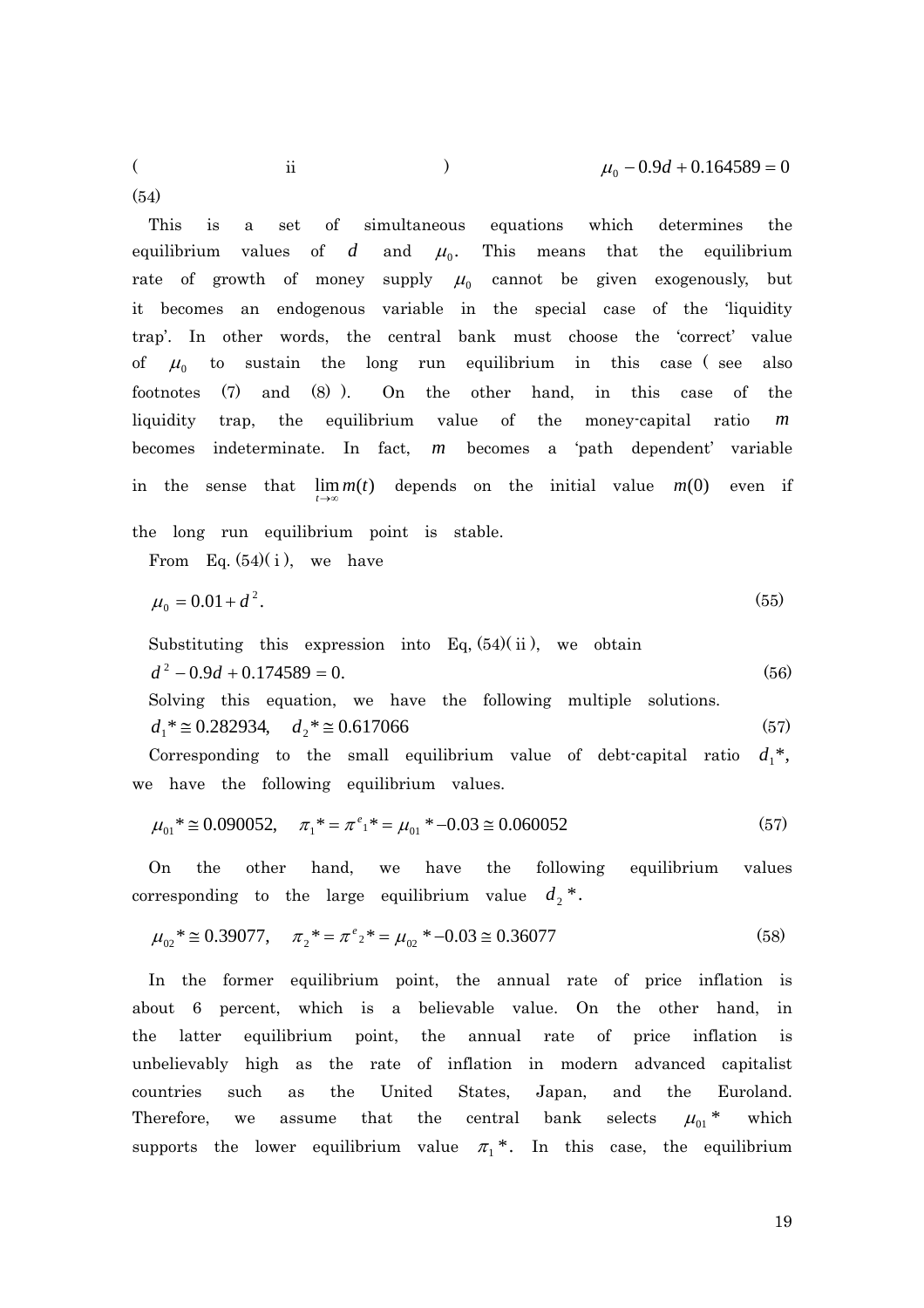values of the relevant variables become

 $d^* \approx 0.282934$ ,  $y^* = 0.15$ ,  $e^* = 0.97$ ,  $\pi^* = \pi^{e*} \approx 0.060052$  (59) corresponding to the 'properly' selected value  $\mu_0 \approx 0.090052$ .

Figures  $1 - 5$  are the results of our simulation of the 'out of equilibrium' dynamics corresponding to the following initial values.

 $d(0) = 0.15$ ,  $y(0) = 0.13$ ,  $e(0) = 0.94$ ,  $\pi^e(0) = 0$  (60)

Insert Fig.  $1 -$  Fig. 5 here.

In these figures, the following three alternative scenarios are shown.

Case D (Debt deflation) :  $\theta = 0$  for all  $t \ge 0$ Case R (Reflation) :  $\theta = 0$  for  $0 \le t < 15$ , and  $\theta = 1$  for  $t \ge 15$ Case S (Stagflation) :  $\theta = 0$  for  $0 \le t < 15$ , and  $\theta = 0.5$  for  $t \ge 15$ 

where *t* denotes 'time', and the unit time interval is interpreted as a year. 9

It is worth to note that the dynamical system (52) is a decomposable system, and Eq.  $(52)(\text{ v})$  does not affect the dynamic behavior of the variables  $d$ , *y*, *e*, and  $\pi^e$ . This means that the changes of the value of the policy parameter  $\delta$  can not affect the dynamic behavior of real debt, real income, employment, and rate of price change. As we noted previously, this fact corresponds to the alleged 'ineffectiveness' of monetary policy in case of the liquidity trap. However, we have another root of the effectiveness of monetary policy through the influence on the publics' expectation formation even in this case. Figures  $1-5$  show this fact clearly.

Case D is a typical example of the debt deflation in which the expectation formation is purely adaptive for all times. In this case, initial prosperity which is due to the relatively low initial debt-capital ratio automatically transforms to the serious depression through the rapid increase of the debt-capital ratio and the serious price deflation. The long run equilibrium with  $e^* = 0.97$  and  $d^* = 0.282934$  is strongly unstable in this case.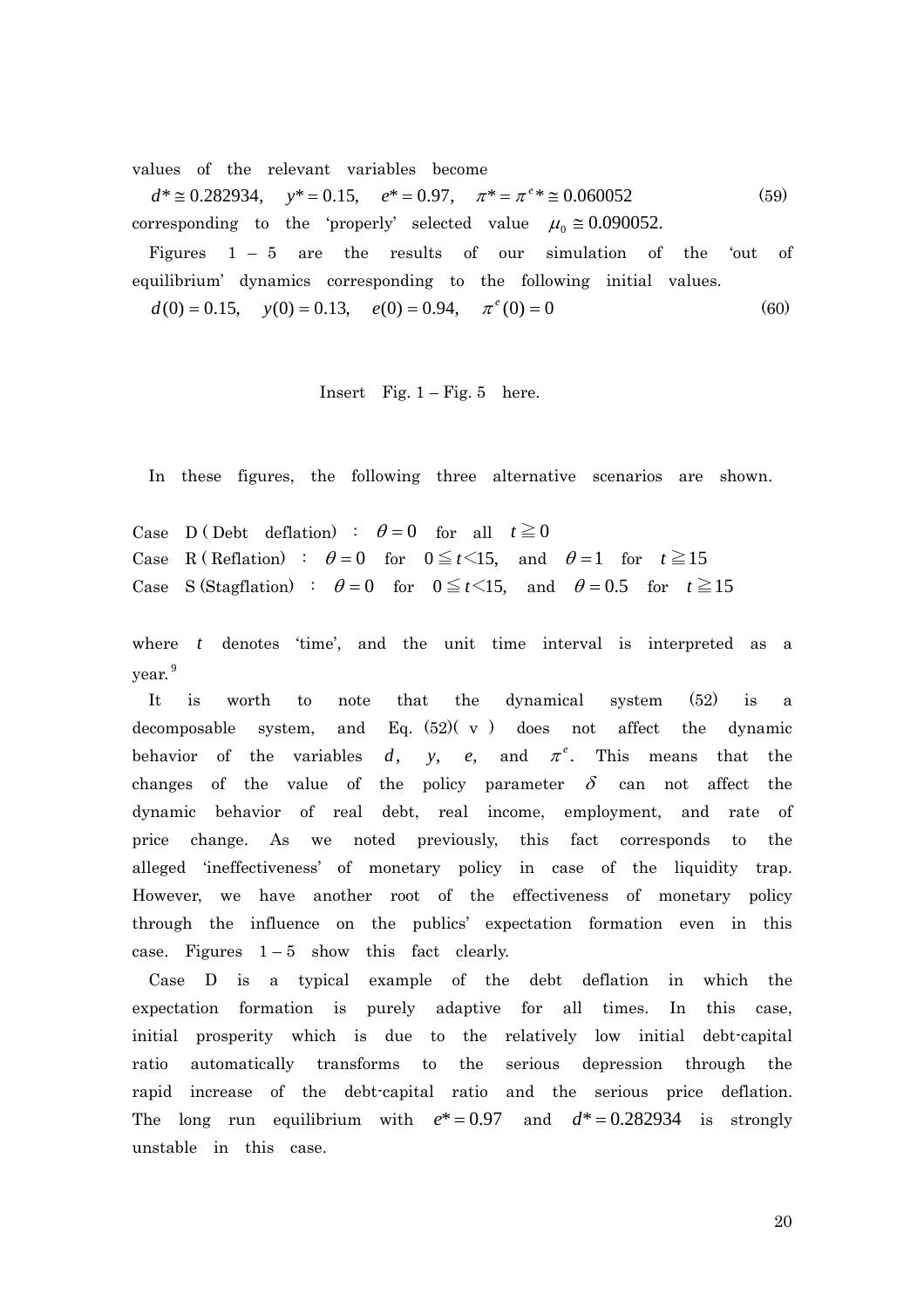In case R, it is supposed that the drastic 'regime switching' from  $\theta = 0$  to  $\theta = 1$  occurs at the period  $t = 15$  because of the believable change of the attitude of central bankers. In this case, the long run equilibrium point becomes stable and the economy recovers rapidly. In this case, the debt deflation is not triggered off, but the price rate of inflation begins to rise toward the equilibrium level  $\pi^* = 0.060052$ soon after the regime switching. This is the reason why we call this case 'reflation'. <sup>10</sup>

In case S, it is supposed that the incomplete regime switching from  $\theta = 0$  to  $\theta = 0.5$  occurs at the period  $t = 15$ . This means that the publics only incompletely believe the announcement by the central bank. In this case, the long run equilibrium is still unstable and the depression process continues in spite of the fact that the rate of price inflation begins to increase soon after the period  $t = 15$ . This is the reason why we call this case 'stagflation'. Is this incomplete regime switching meaningless? It is not necessarily so, because the decline of the rate of employment and the increase of the debt-capital ratio become less rapid compared with the case D, so that the depression is mitigated considerably by this regime switching. In other words, the long run equilibrium is relatively weakly unstable in this case.

It must be noted that in our three examples the structure of the economy is the same *except* the value of only one parameter  $\theta$ , which governs the publics' expectation formation of prices. This implies that the so called 'structural reform' of the economy, which has nothing to do with the appropriate changes of the price expectation formation, is by no means necessary condition for the economic recovery from debt deflation. Our findings apparently contradict the usual assertion by the 'structural reformists' in Japan, aside from the fact that the term 'structural reform' is rather vaguely used as a rhetoric and usually its content is not well-defined in their argument.

## 6. Concluding remarks

The main destabilizing positive feedback mechanism in our dynamic Keynesian model is the so called 'Fisher debt effect', which can be represented schematically as follows.<sup>11</sup>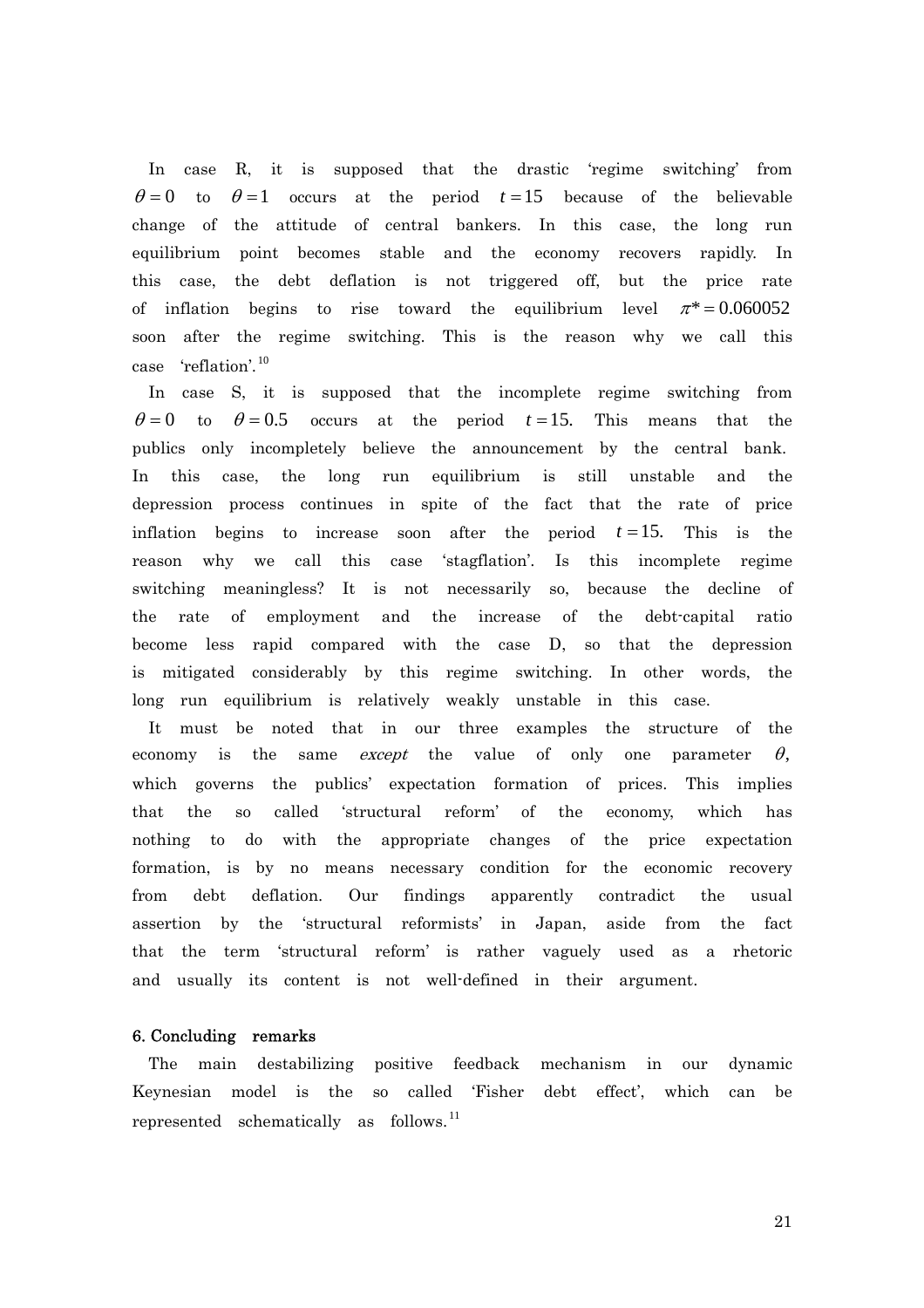$$
(y \downarrow) \Rightarrow e \downarrow \Rightarrow \pi \downarrow \Rightarrow d = (D / pK) \uparrow \Rightarrow g \downarrow \Rightarrow (y \downarrow)
$$
 (FDE)

The strength of this effect will depend on the sensitivity of the rate of investment with respect to the changes of the debt-capital ratio  $\left( \begin{matrix} g_d \end{matrix} \right)$  and the speed of the price adjustment (*ε*). The larger these parameter values, the more strong will be the Fisher debt effect. If the publics' formation of price expectation is strongly backward-looking (adaptive), another destabilizing positive feedback effect through the changes of the expected *real* rate of interest, which is called 'Mundell effect', will also work. This effect can be represented as follows.

$$
(y \downarrow) \Rightarrow e \downarrow \Rightarrow \pi \downarrow \Rightarrow \pi^e \downarrow \Rightarrow (\rho - \pi^e) \uparrow \Rightarrow g \downarrow \Rightarrow (y \downarrow)
$$
 (ME)

The increase of the speed of the adaptation of price expectation  $(y)$ will reinforce this process by reinforcing the part  $\pi \downarrow \Rightarrow \pi^e \downarrow$ .

On the other hand, we have a stabilizing negative feedback effect if the publics' formation of price expectation is strongly forward-looking due to the credibility of the inflation targeting policy by the monetary authority ( central bank ). Even if the causal chain  $(y \downarrow) \Rightarrow e \downarrow \Rightarrow \pi \downarrow \Rightarrow \pi^e \downarrow$  works in the early stage of the depression process, the counteracting stabilizing process which is represented by

$$
\mu_0 - n \ge \pi^e \Rightarrow \pi^e \uparrow \Rightarrow (\rho - \pi^e) \downarrow \Rightarrow g \uparrow \Rightarrow (y \uparrow)
$$
 (ITE)

will begin to operate if the inflation targeting policy becomes to be sufficiently credible so that the weight of the forward-looking expectation  $(\theta)$  becomes to be sufficiently close to 1. We shall call this stabilizing effect 'Inflation targeting effect'.

Even if the stabilizing Keynes effect is very weak because of the downward rigidity of the nominal rate of interest at its nearly zero level, the monetary authority can transform the depression process into the prosperity by carrying out the sufficiently *credible* inflation targeting policy, as long as the destabilizing Fisher debt effect is not extremely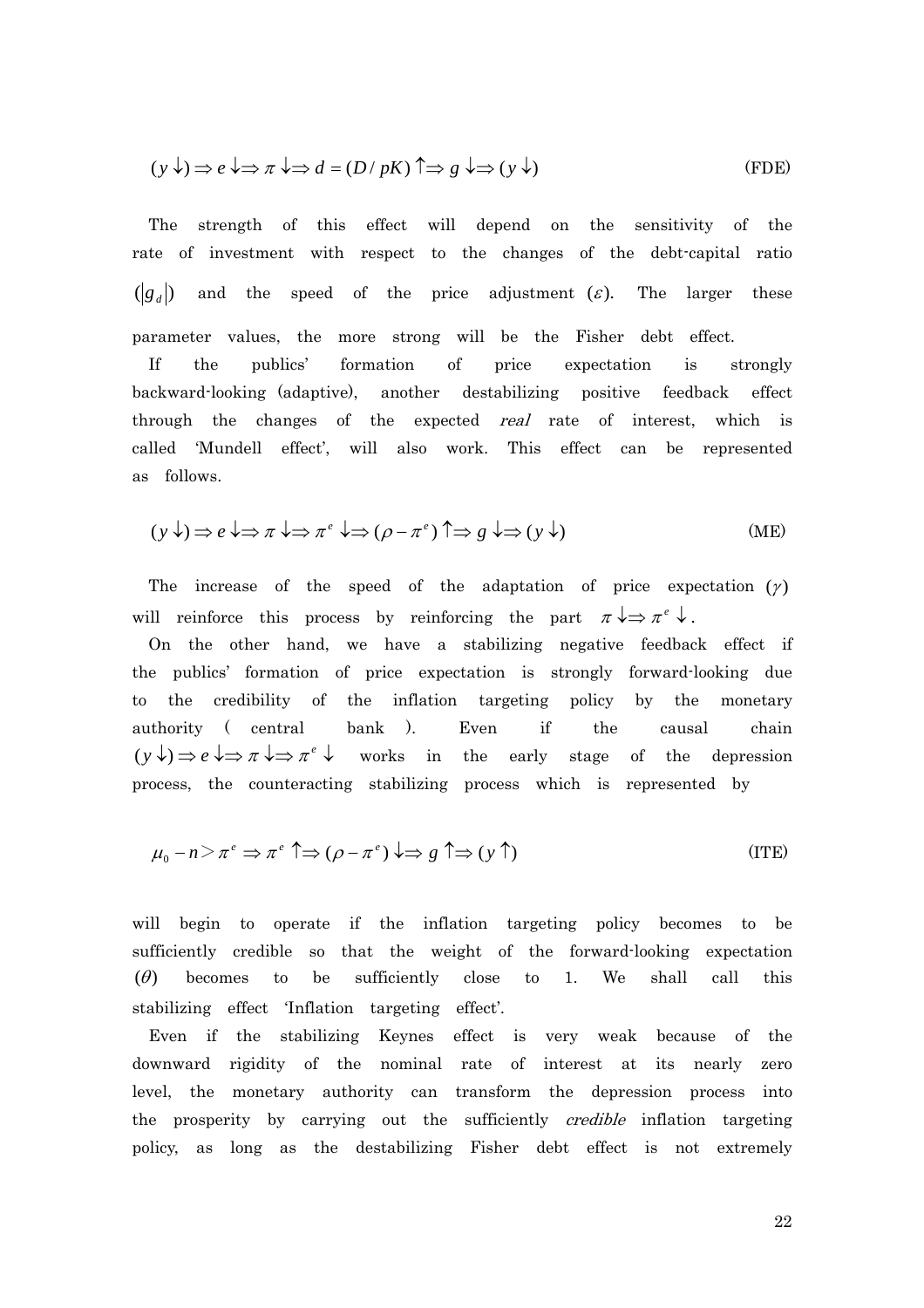strong. Subtle factors such as publics' expectation and credibility or believability of the attitude of central bankers play crucial roles which govern the dynamic behavior of the macro economy. This is the main conclusion of the present paper.

## Acknowledgment

This research was financially supported by the Japan Ministry of Education, Culture, Sports, and Technology ( Grant-in-Aid for Scientific Research (R) 15330037 ) and Chuo University Joint Research Grant 0382.

## Appendix A : Proof of Proposition 1.

(i) Differentiating Eq. (44) with respect to  $\varepsilon$ , we have

$$
\partial a_2 / \partial \varepsilon = d\overline{e} \left[ \alpha G_{21} / y + g_d \right] - \gamma (1 - \theta) \overline{e} \left\{ \alpha G_{24} / y + g_{\rho - \pi} \right\} < 0
$$
\n(A1)

for all  $\theta \in [0,1]$  and  $\gamma > 0$  because of assumptions 1 and 3. This means that  $a_2$  becomes a linear decreasing function of  $\varepsilon$ , so that we have  $a_2 < 0$  for all sufficient large values of  $\varepsilon > 0$ . In other words, one of the Routh-Hurwitz conditions for stable roots (50) is violated for all sufficiently large values of  $\varepsilon > 0$ .

(ii) Suppose that  $\theta = 0$ . Then, we have

$$
\partial a_2 / \partial \gamma = -\varepsilon \overline{e} \{ \alpha G_{21} / \underset{(+)}{\gamma + g_{\rho - \pi}} \} < 0 \tag{A2}
$$

for all  $\varepsilon > 0$ . This means that we have  $a_2 < 0$  for all sufficiently large values of  $\gamma$ >0 even if  $\theta$ >0 as far as  $\theta$  is close to zero.

(iii) Suppose that  $\theta = 1$ . Then, the characteristic equation (42) becomes as

$$
\Delta_4(\lambda;0) = |\lambda I - J_3(0)|(\lambda + \gamma) = 0 \tag{A3}
$$

where

$$
J_3(0) = \begin{bmatrix} F_{11} & F_{12}(0) & -\varepsilon d \\ \alpha G_{21} & \alpha G_{22} & 0 \\ \overline{e}[\alpha G_{21}/y + g_d] & \overline{e}[\alpha G_{22}/y + \beta g_r] & 0 \end{bmatrix}
$$
(A4)

The characteristic equation (A3) has a negative real root  $\lambda_4 = -\gamma$ , and other three roots  $\lambda_j$  ( $j = 1,2,3$ ) are determined by the following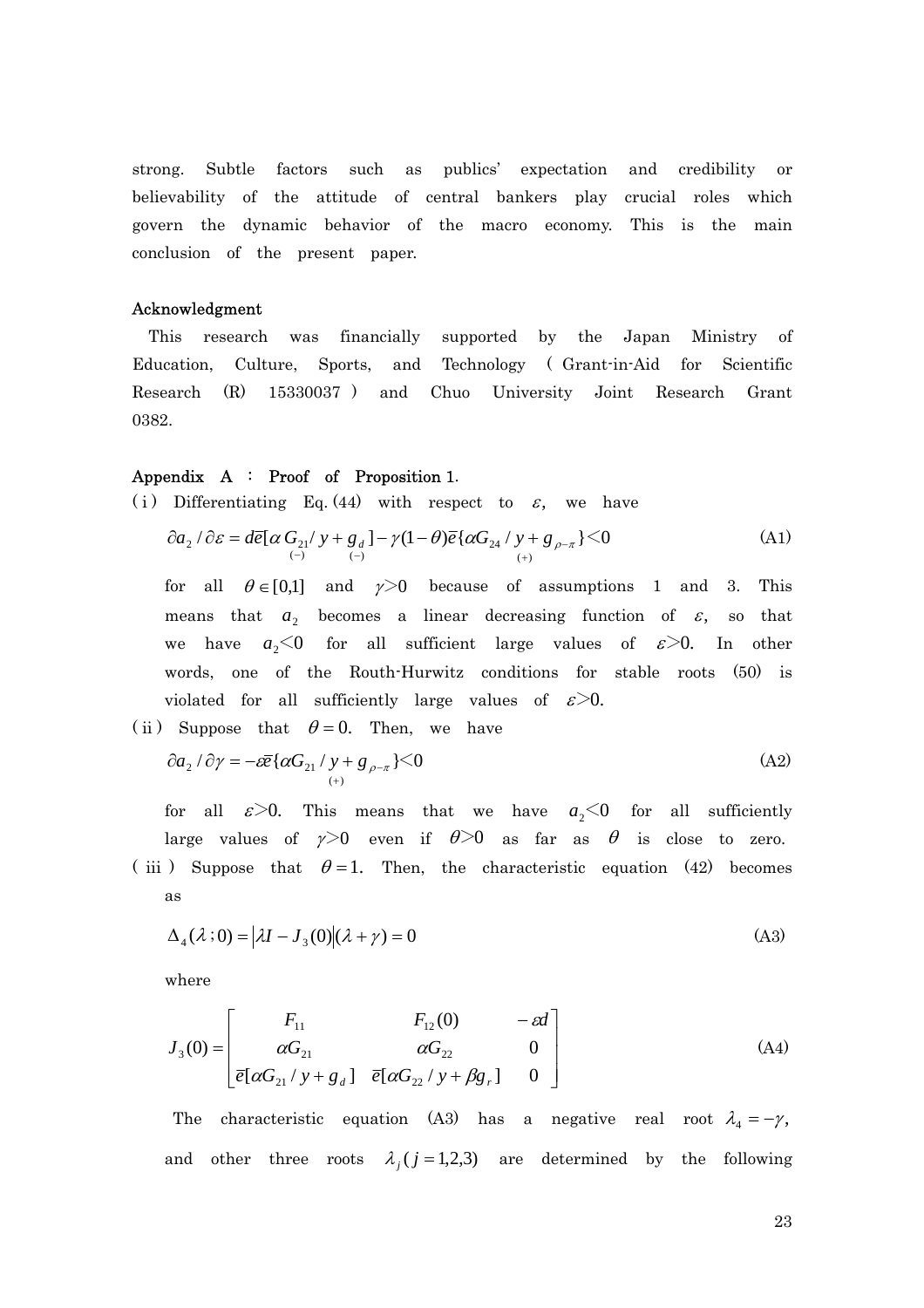equation.

$$
|\lambda I - J_3(0)| = \lambda^3 + b_1 \lambda^2 + b_2 \lambda + b_3 = 0
$$
 (A5)

where

$$
b_1 = -traceJ_3(0) = -(F_{11} + \alpha G_{22}) > 0,
$$
\n(A6)

 $b_2$  = sum of all principal second-order minors of  $J_3(0)$ 

$$
= \begin{vmatrix} \alpha G_{22} & 0 \\ \overline{e}[\alpha G_{22}/y + \beta g_{r}] & 0 \end{vmatrix} + \begin{vmatrix} F_{11} & -\epsilon d \\ \overline{e}[\alpha G_{21}/y + g_{d}] & 0 \end{vmatrix} + \alpha \begin{vmatrix} F_{11} & F_{12}(0) \\ G_{21} & G_{22} \end{vmatrix}
$$
  
=  $\epsilon d {\alpha G_{21}/y + g_{d} + \alpha (F_{11}G_{22} - F_{12}(0)G_{21})$ , (A7)

$$
b_3 = -\det J_3(0) = \operatorname{ed}\alpha \overline{e} \begin{vmatrix} G_{21} & G_{22} \\ \alpha G_{21} / y + g_d & \alpha G_{22} / y + \beta g_r \end{vmatrix}
$$
  
=  $\operatorname{ed}\alpha \overline{e} (G_{21} \beta g_r - G_{22} g_d) > 0.$  (A8)

From these expressions, we obtain

$$
\lim_{\varepsilon \to 0} b_2 = \alpha (F_{11} G_{22} - F_{12} (0) G_{21}) > 0,
$$
\n(A9)

$$
\lim_{\varepsilon \to 0} (b_1 b_2 - b_3) = -\alpha (F_{11} + \alpha G_{22}) (F_{11} G_{22} - F_{12} (0) G_{21}) > 0. \tag{A10}
$$

These inequalities imply that all of the Routh-Hurwitz conditions for stable roots of Eq. (A5) ( $b_1 > 0$ ,  $b_3 > 0$ ,  $b_1b_2 - b_3 > 0$ ) are satisfied for all sufficiently small  $\varepsilon > 0$  if  $\theta = 1$ . This means, by continuity, that all of the Routh-Hurwitz conditions for stable roots of the four dimensional system  $(S_4)$  are in fact satisfied for all sufficiently small  $\varepsilon > 0$  even if  $\theta < 1$ , as long as  $\theta$  is sufficiently close to 1. ( iv ) If we substitute  $e = \overline{e}$ ,  $\pi^e = \mu_0 - n$ , and  $g = n$  into Eq. (32) (v),

we have 
$$
\dot{m}/m = 0
$$
. This implies that we have  $\dot{m}/m \rightarrow 0$  in case  
of  $(e, \pi^e, g) \rightarrow (\bar{e}, \mu_0 - n, n)$ .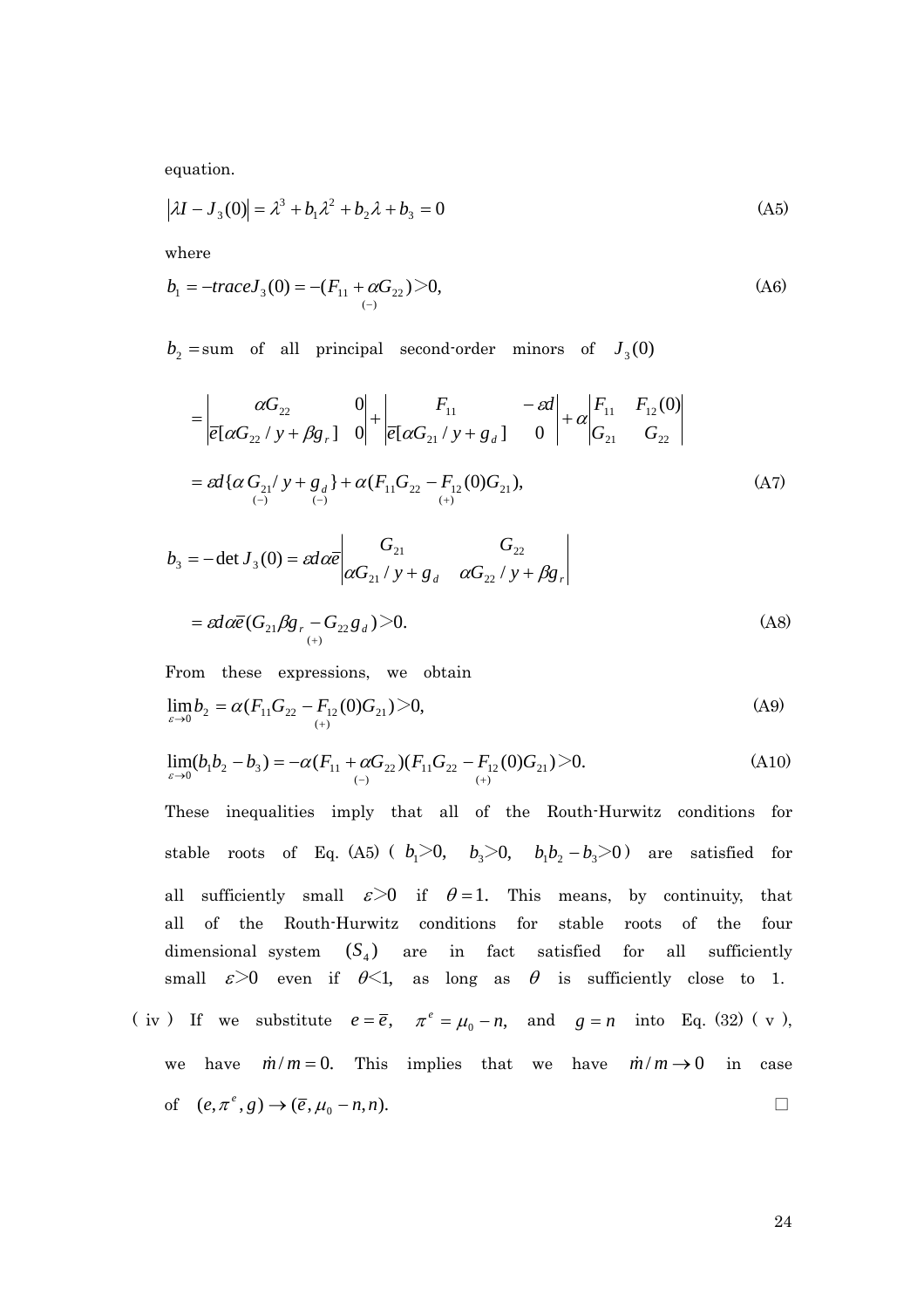#### Appendix B : Proof of Proposition 2.

Suppose that the premises concerning the parameter values  $\theta$  and  $\gamma$ are satisfied. Then, it follows from **Proposition 1** ( $i$ ) and ( $ii$ ) that the equilibrium point of the system  $(S_4)$  is locally asymptotically stable for all sufficiently small values of  $\varepsilon > 0$ , and it is locally unstable for all sufficiently large values of  $\varepsilon > 0$ . Therefore, by continuity, there exists at least one 'bifurcation point' at which the local stability of the equilibrium point is lost as the parameter value  $\varepsilon$  increases. At such a bifurcation point, the characteristic equation (42) has at least one root with zero real part. By the way, from Eq. (46) we have

$$
\lim_{\theta \to 1} a_4 = \lim_{\theta \to 1} (\lambda_1 \lambda_2 \lambda_3 \lambda_4) = \alpha \gamma \bar{e} \bar{e} d \left( G_{21} \beta g_{r} - G_{22} g_{d} \right) > 0
$$
\n(B1)

so that, by continuity, we have  $\lambda_1\lambda_2\lambda_3\lambda_4$ 

$$
\lambda_1 \lambda_2 \lambda_3 \lambda_4 > 0 \tag{B2}
$$

if  $\theta \in [0,1]$  is sufficiently close to 1, where  $\lambda_i$  ( $j = 1,2,3,4$ ) are four roots of the characteristic equation (42). The inequality (B2) means that the characteristic equation (42) does not have a root such that  $\lambda = 0$ . In this case, Eq. (42) must have a pair of pure imaginary roots

$$
\lambda_1 = i\omega, \quad \lambda_2 = -i\omega \quad (i = \sqrt{-1}, \quad \omega > 0 \quad (B3)
$$

at the bifurcation point. Substituting Eq. (B3) into the inequality (B2), we obtain

$$
\omega^2 \lambda_3 \lambda_4 > 0 \tag{B4}
$$

at the bifurcation point. On the other hand, it follows from the proof of **Proposition 1** (iii) that the characteristic equation  $(42)$  has a negative real root  $\lambda_4 = -\gamma$  when  $\theta = 1$ . This means that Eq. (42) has a negative real root  $\lambda_4<0$  even if  $\theta<1$  as long as  $\theta$  is sufficiently close to 1. In this case, the remaining root  $\lambda_3$  also becomes real and negative from the inequality (B4).

In sum, the characteristic equation (42) has a set of pure imaginary roots and two negative real roots at the bifurcation point. Furthermore, the imaginary part of a pair of complex roots increases as the parameter  $\varepsilon$  increases passing through the bifurcation parameter value  $\varepsilon_0$ , because of the loss of stability. This means that the bifurcation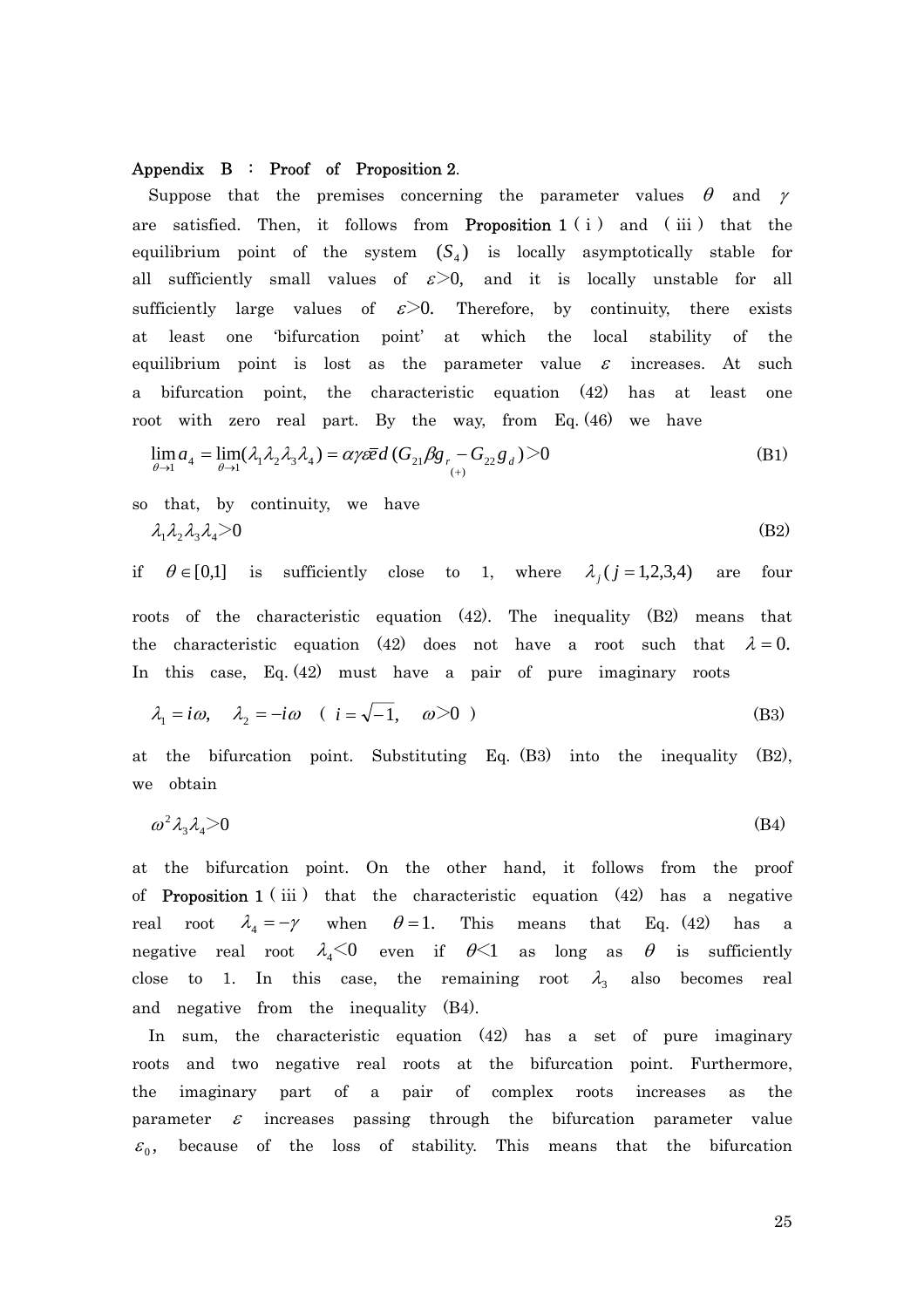point in this case is in fact the Hopf bifurcation point, and we can apply Hopf bifurcation theorem to establish the existence of the closed orbits at some range of the parameter value  $\varepsilon$ >0 which are sufficiently close to the bifurcation value  $\varepsilon_0$  (cf. Gandolfo(1996) Chap.  $25$  ).<sup>12</sup> □

#### Notes

- (1) We can expect that in a 'normal' situation, corporate sector as a whole is a debtor and capitalists as a whole is a creditor. In this case, we have  $D>0$ . However, the case  $D<0$  is also possible.
- (2) In the formulae  $(12) (16)$ , income tax and government expenditure are neglected. We can introduce, however, these factors without changing the qualitative behavior of the model, at the cost of the complication of the notation, by assuming that the tax rates and the real government expenditure per capital stock are constant.
- (3) This type of expectation formation was studied by Asada, Chiarella, Flaschel, and Franke(2003).
- (4) This formulation is due to Asada, Chiarella, Flaschel, and Franke(2003).
- (5) Needless to say, we must suppose  $\rho = \rho_0$  in case of  $h_1 y m \le 0$ .

This corresponds to the case of the so called 'liquidity trap'.

- (6) This system is in fact an extended version of the model which was presented by Asada(2004). In Asada(2004), simpler three dimensional model was studied.
- $(7)$  We can show that in the special case monetary authority has no freedom for the choice of  $\mu_0$ . In this of  $1/h_2 = 0(h_2 \rightarrow +\infty)$ , case, there is just one 'correct'  $\mu_0$  which is consistent with the steady state with natural rate of growth. This case corresponds to the so called 'liquidity trap' in which the nominal rate of interest becomes insensitive to the changes of *y* and *m*.
- (8) Obviously, it is implicitly assumed that the monetary authority chooses the 'correct' value of  $\mu_0$  which is consistent with the existence of the long run equilibrium with natural rate of growth.
- (9) We adopted Euler's algorithm and the time interval  $\Delta t = 0.1$  (years) for numerical simulations.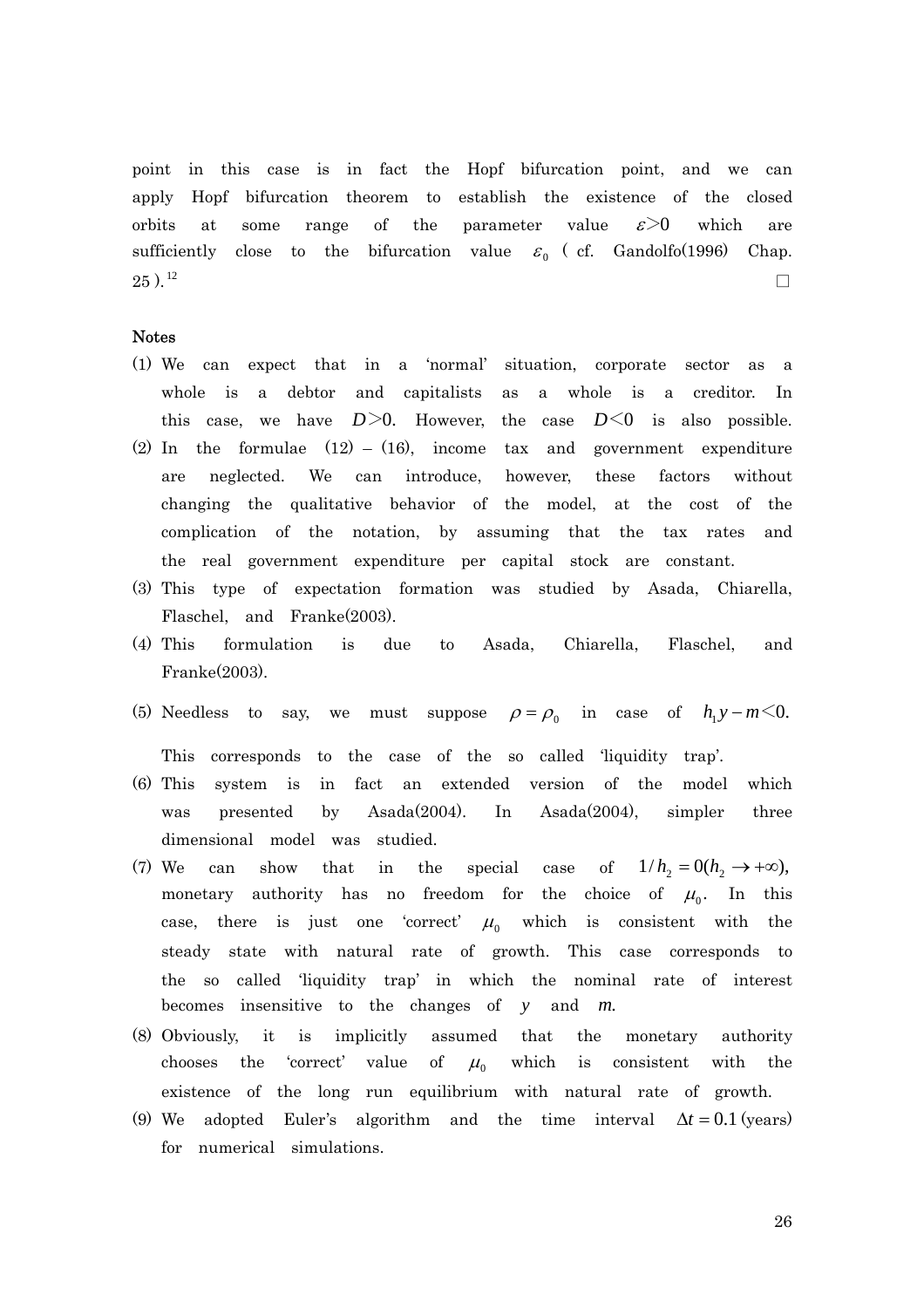- (10)In this numerical simulation, the nominal rate of interest is fixed at its lower bound  $\rho_0 = 0.01$  for all time. But, in the real economy, the nominal rate of interest will begin to increase at the late stage of economic recovery. In this case, the speed of recovery will become less rapid at the late stage of economic recovery. However, the qualitative dynamics will not change seriously even if we introduce this effect explicitly.
- (11)Needless to say, this name is associated with Fisher(1933)'s classical paper on debt deflation.
- (12)For more elaborated treatment of the four dimensional Hopf bifurcations which are described here, see Asada and Yoshida(2003) and the mathematical appendix of Asada, Chiarella, Flaschel and Franke(2003).

#### References

- [1] Asada, T.(1991) : "On a Mixed Competitive-Monopolistic Macrodynamic Model in a Monetary Economy." Journal of Economics 54, pp. 33-53.
- [2] Asada, T.(1999) : "Investment and Finance : A Theoretical Approach." Annals of Operations Research 89, pp. 75-89.
- [3] Asada, T.(2001) : "Nonlinear Dynamics of Debt and Capital : A Post-Keynesian Analysis." in Y. Aruka and Japan Association for Evolutionary Economics (ed.) Evolutionary Controversies in Economics : A New Transdisciplinary Approach, Springer-Verlag, Tokyo, pp. 73-87.
- [4] Asada, T.(2004) : "Price Flexibility and Instability in a Macrodynamic Model with a Debt Effect." Journal of International Economic Studies 18, pp. 41-60. (Hosei University, Tokyo)
- [5] Asada, T. C. Chiarella, P. Flaschel, and R. Franke(2003) : Open Economy Macrodynamics : An Integrated Disequilibrium Approach. Springer-Verlag, Berlin.
- [6] Asada, T., and H. Yoshida(2003) : "Coefficient Criterion for Four-dimensional Hopf Bifurcations : A Complete Mathematical Characterization and Applications to Economic Dynamics." Chaos, Solitons and Fractals 18, pp. 525-536.
- Targeting : Lessons from the International Experience. Princeton [7] Bernanke, B., T. Laubach, F. Mishkin, and A. Posen(1999) : Inflation University Press, Princeton.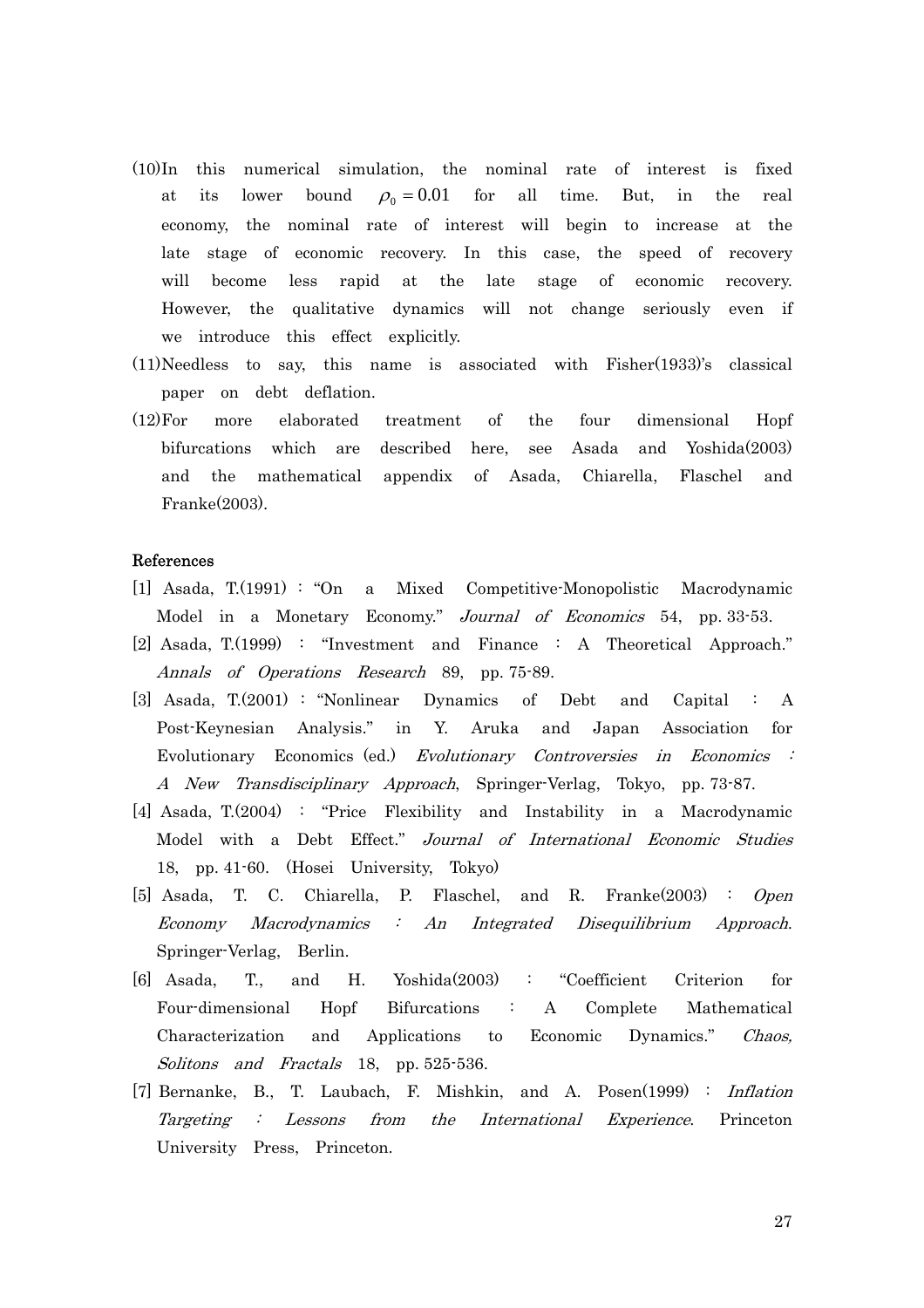- [8] Chiarella, C. and P. Flaschel(2000) : The Dynamics of Keynesian Monetary Growth. Cambridge University Press, Cambridge, U. K.
- [9] Chiarella, C., P. Flaschel, P. Groh, and W. Semmler(2000) : Disequilibrium, Growth and Labor Market Dynamics. Springer-Verlag, Berlin.
- [10] Chiarella, C., P. Flaschel, and W. Semmler(2001) : "Price Flexibility and Debt Dynamics in a High Order AS-AD Model." Central European Journal of Operations Research 9, pp. 119-145.
- $E$ conometrica 1, pp. 337-357. [11] Fisher, I.(1933) : "The Debt-deflation Theory of Great Depressions."
- [12] Gandolfo, G.(1996) : Economic Dynamics (Third Edition). Springer-Verlag, Berlin.
- [13] Kalecki, M.(1937) : "The Principle of Increasing Risk." *Economica* 4, pp. 440-447.
- [14] Kalecki, M.(1971) : Selected Essays on the Dynamics of the Capitalist Economy. Cambridge University Press, Cambridge, U. K.
- [15] Keynes, J. M.(1936) : The General Theory of Employment, Interest and Money. Macmillan, London.
- [16] Krugman, P.(1998) : "It's Baaack : Japan's Slump and the Return of the Liquidity Trap." Brookings Papers on Economic Activity 2, pp. 137-205.
- [17] Minsky, H.(1986) : Stabilizing an Unstable Economy. Yale University Press, New Haven.
- [18] Nasica, E.(2000) : Finance, Investment and Economic Fluctuations : An Analysis in the Tradition of Hyman P. Minsky. Edward Elgar, Cheltenheim, U. K.
- [19] Uzawa, H.(1969) : "Time Preference and the Penrose Effect in a Two-Class Model of Economic Growth." Journal of Political Economy 77, pp. 628-652.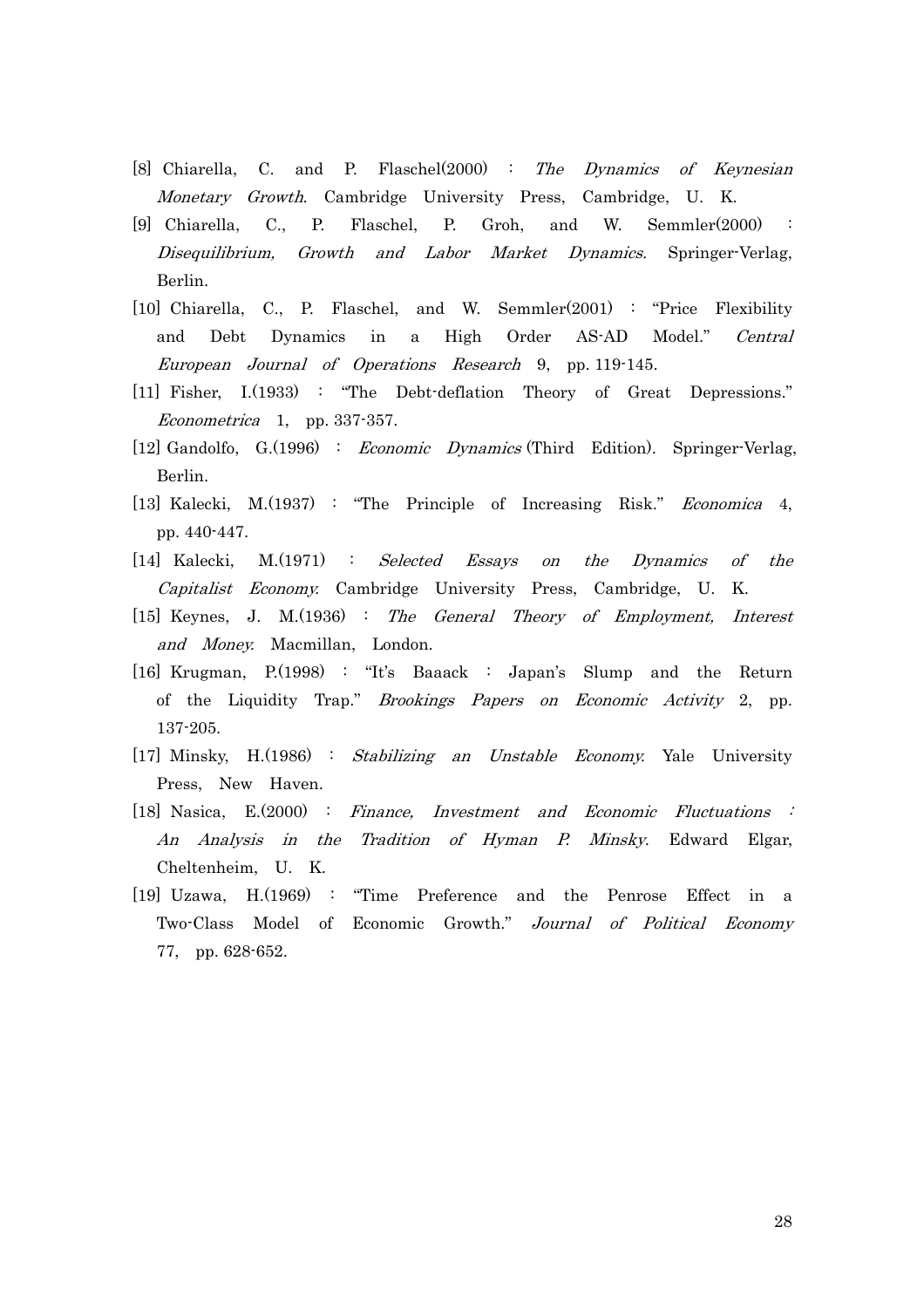

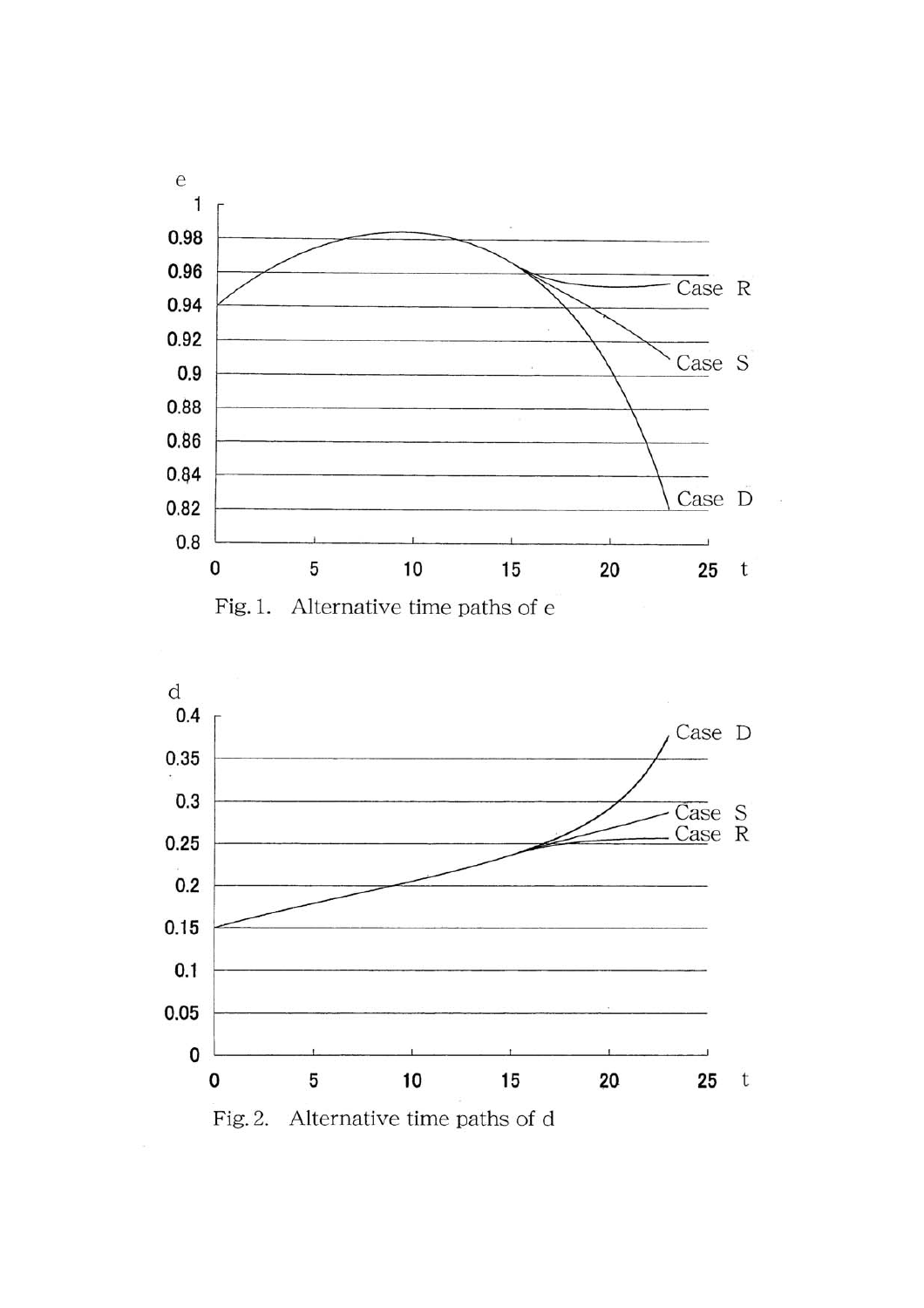





Fig. 4. Time paths of  $\pi$  and  $\pi$ <sup>e</sup> (Case R)